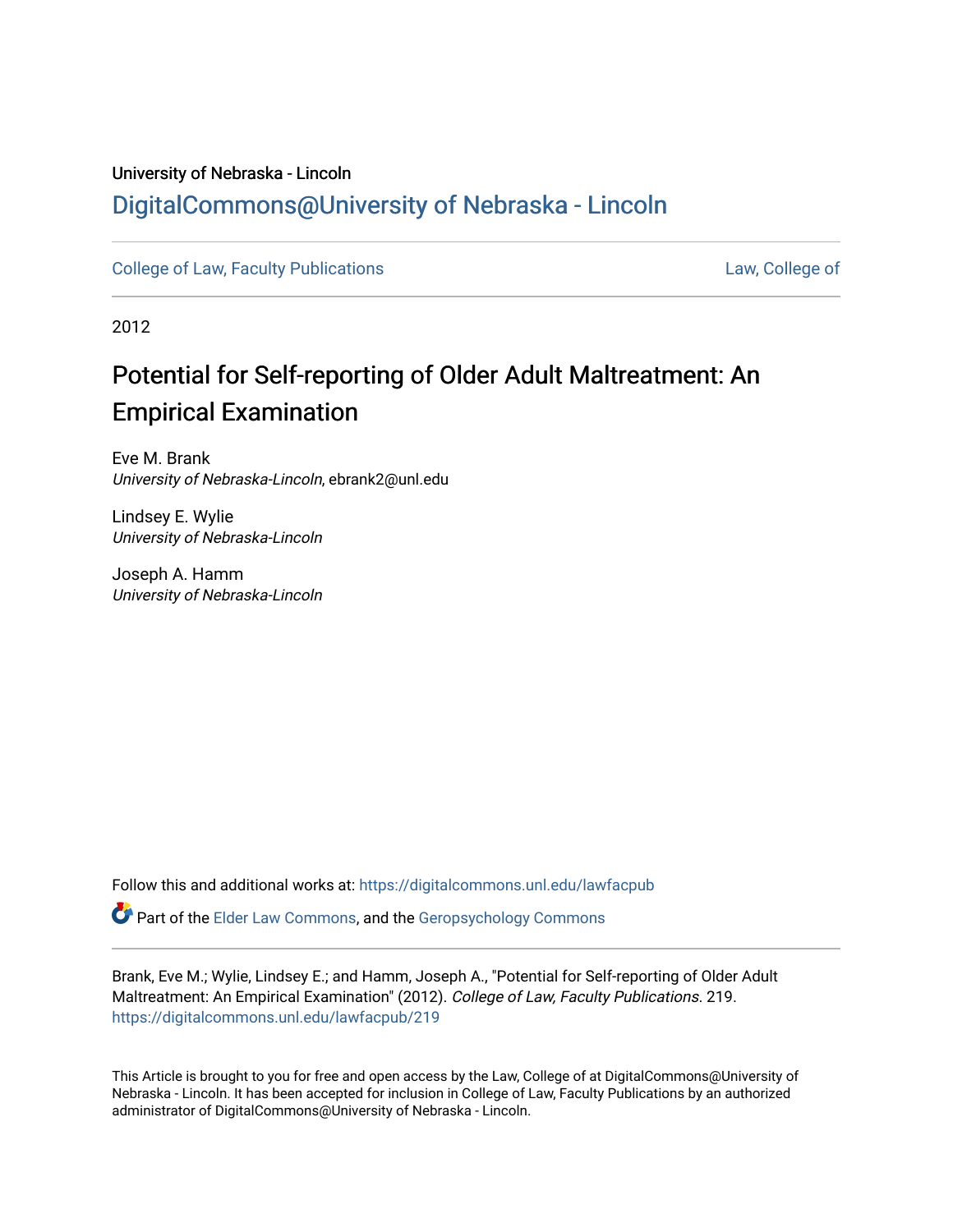## **POTENTIAL FOR SELF-REPORTING OF OLDER ADULT MALTREATMENT: AN EMPIRICAL EXAMINATION**

*Eve M. Brank Lindsey E. Wylie Joseph A. Hamm* 

*This Article examines state statutes providing for the mandatory reporting of older adult maltreatment. These statutes are important in protecting older adults from potential victimization at the hands of both formal and informal caregivers. Nevertheless, Professor Brank, Ms. Wylie, and Mr. Hamm argue that these statutes undermine older adults' autonomy and individual decision making because the statutes are modeled off the* parens patriae *framework of child maltreatment statutes. The authors believe these statutes effectively disempower older adults because older adults, unlike children, should be considered competent decision makers unless adjudicated otherwise. The authors contend that this system is the product of im-*

Eve M. Brank is an Assistant Professor of Psychology at the University of Nebraska-Lincoln with a courtesy faculty appointment at the University of Nebraska-Lincoln College of Law; Ph.D. 2001, University of Nebraska-Lincoln; J.D. 2000, University of Nebraska-Lincoln; B.S. 1996, Jacksonville University.

Lindsey E. Wylie is a law student and psychology graduate student at the University of Nebraska-Lincoln; M.A. 2007, City University of New York; B.S. 2004, University of Florida.

Joseph A. Hamm is a graduate student in psychology at the University of Nebraska-Lincoln; B.A. 2008, University of Northern Colorado.

The authors would like to thank Katherine Oates, Lori Hoetger, and Leroy Scott for their assistance with the preparation of this article.

Portions of this research were supported by a Layman Award presented to the first author by the University of Nebraska-Lincoln.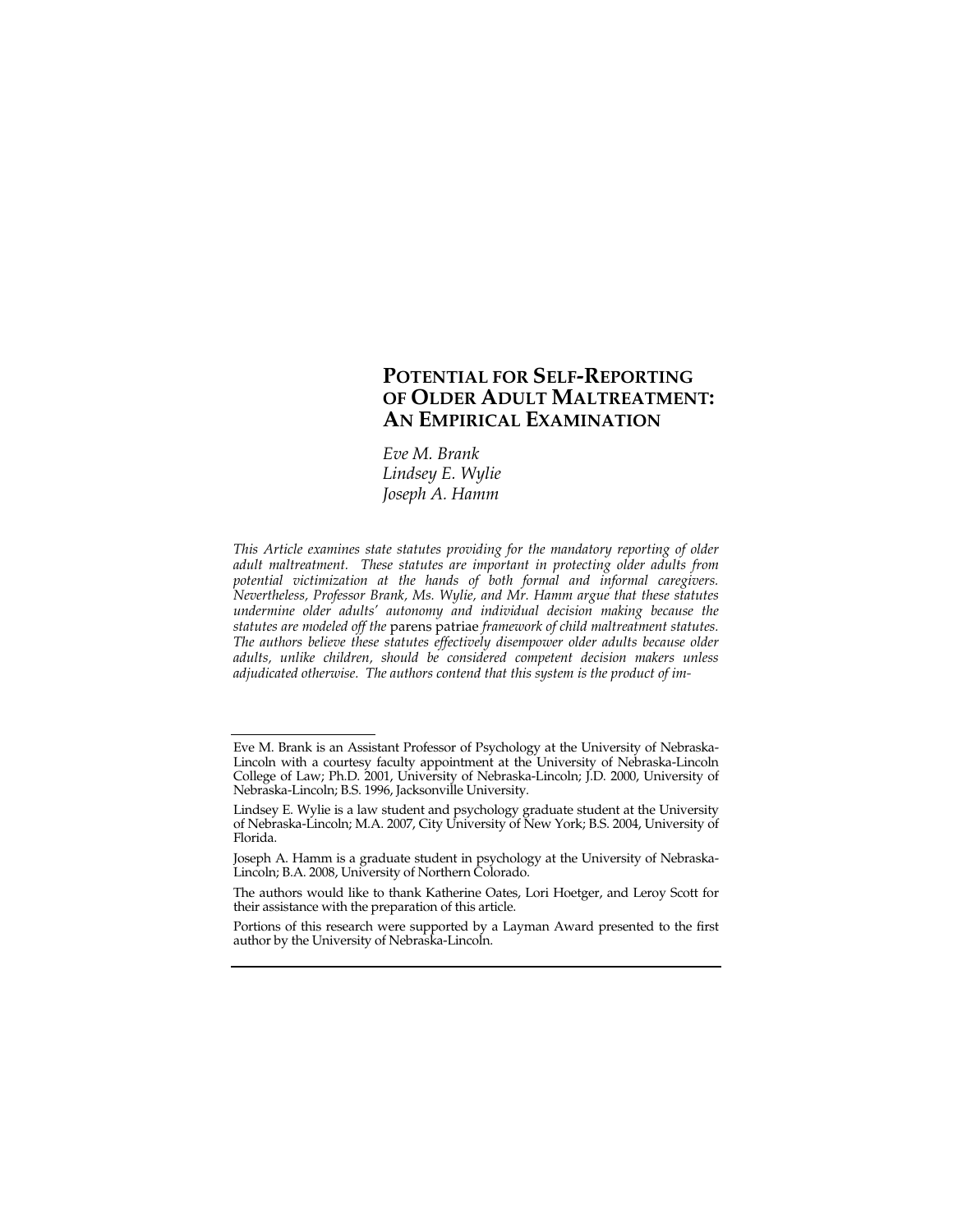*properly tailored models as well as ageism. To cure this ill in state maltreatment statutes, the authors argue that states could amend their statutes to place responsibility on older adults to self-report abuse. To further this contention, the authors developed a novel empirical study to examine how likely a sample of older adults would be to self-report maltreatment, under what circumstances they would be more likely to report, and to whom they would report. The study results demonstrate that older adults are capable of recognizing and willing to report abuse in both formal and informal caregiver situations. The authors posit that this is strong evidence that older adult maltreatment could be better addressed through empowerment of older adults rather than borrowing from the child abuse system that further disempowers them.* 

### **I. Introduction**

Older adult maltreatment is a growing problem related to the increase in the older adult population  $\overline{a}$  and their often resulting need for care. $^{2}$  Precise statistics on the prevalence of older adult maltreatment are unknown for several reasons. Specifically, definitions of maltreatment vary, $3$  there is no uniform reporting system,<sup>4</sup> and under-reporting is likely.<sup>5</sup> Best estimates suggest that between one and two million adults over the age of sixty-five have been subjected to older adult abuse or neglect; financial abuse of

<sup>1</sup>. *See* Admin. on Aging, *Aging Statistics*, DEP'T HEALTH & HUM. SERVS. (Sept. 9, 2011, 1:17 P.M.), http://www.aoa.gov/aoaroot/aging\_statistics/index.aspx. People sixty-five years of age or older numbered 39.6 million in 2009 and represented 12.9% of the U.S. population. *Id.* By 2030, there will be about 72.1 million older persons, which will be nineteen percent of the population. *Id. See generally* MELONIE HERON ET AL., NAT'L VITAL STATISTICS REPS., DEATHS: FINAL DATA FOR 2006 (2009).

<sup>2</sup>. ARI HOUSER ET AL., AARP PUB. POL'Y INST., TRENDS IN FAMILY CAREGIVING AND PAID HOME CARE FOR OLDER PEOPLE WITH DISABILITIES IN THE COMMUNITY: DATA FROM THE NATIONAL LONG-TERM CARE SURVEY 1 (2010).

<sup>3</sup>. We use the term "maltreatment" instead of abuse as a way to also include neglect.

<sup>4</sup>. NAT'L CTR. ON ELDER ABUSE, FACT SHEET: ELDER ABUSE PREVALENCE AND INCIDENCE 1 (2005), *available at* http://www.ncea.aoa.gov/NCEARoot/Main\_ Site/pdf/publication/FinalStatistics050331.pdf.

<sup>5</sup>. ADMIN. FOR CHILDREN & FAMILIES & ADMIN. ON AGING, DEP'T OF HEALTH & HUMAN SERVS. NAT'L CTR. ON ELDER ABUSE INCIDENCE STUDY 4 (1998) [hereinafter INCIDENCE STUDY], *available at* http://aoa.gov/AoA\_Programs/Elder\_Rights/ Elder\_Abuse/docs/ABuseReport\_Full.pdf. It is estimated that for every one case of elder abuse, neglect, exploitation, or self-neglect reported to authorities, about five more go unreported. *Id.*

<sup>6</sup>. NAT'L CTR. ON ELDER ABUSE, *supra* note 4, at 1. The rate rises even higher if self-neglect is included. *Id.*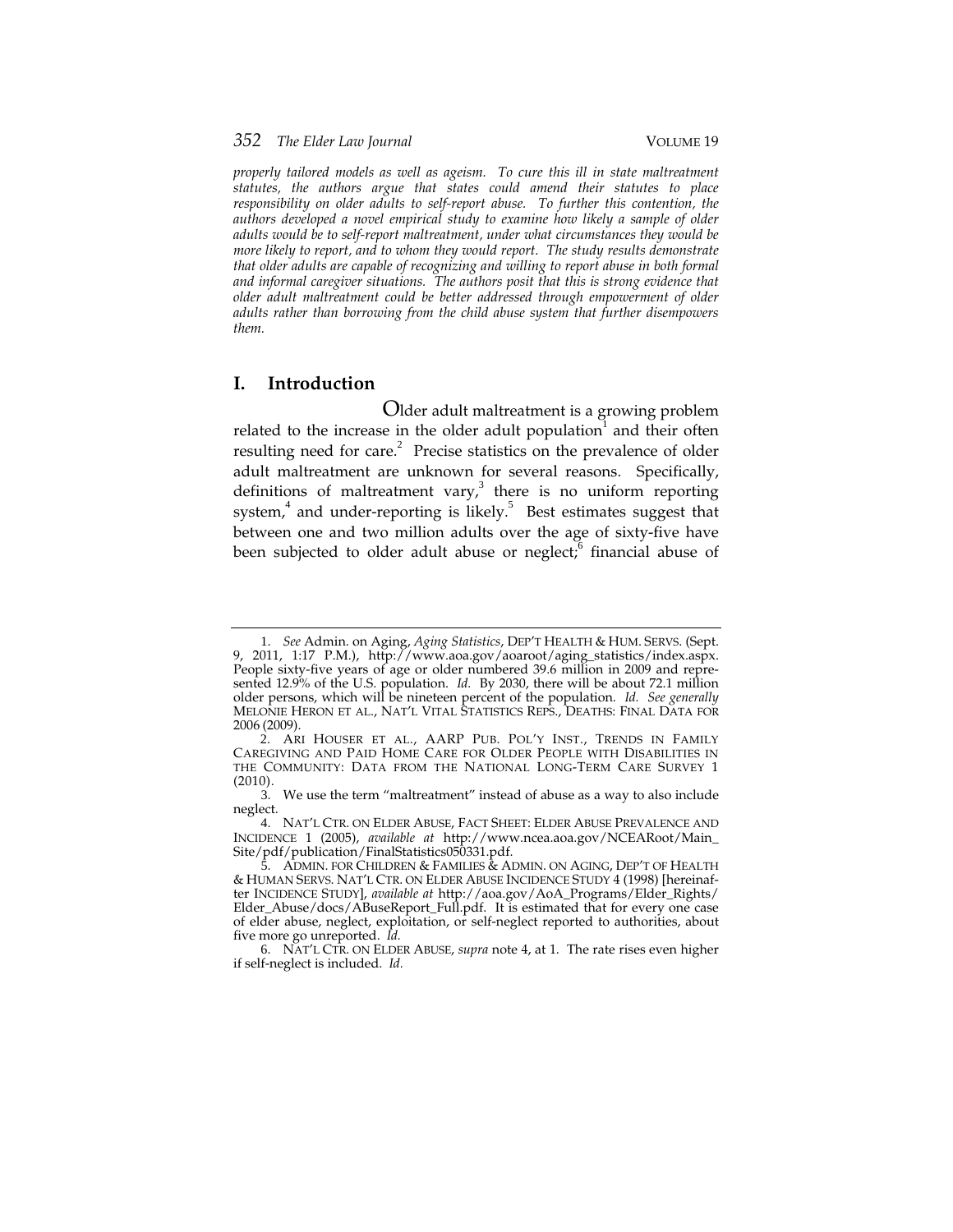older adults claims five times that amount.<sup>7</sup> Although media<sup>8</sup> and legal<sup>9</sup> attention often focus on older adult maltreatment in formal settings (i.e., assisted living facilities or nursing homes), most incidents of maltreatment occur at the hands of informal caregivers. $10$ 

Because older adult maltreatment often goes unreported, $11$  many states have enacted mandatory reporting statutes modeled after child maltreatment mandatory reporting statutes.<sup>12</sup> There are several potential problems—both legal and empirical—that make child maltreatment mandatory reporting statutes inappropriate for application to older adult maltreatment.<sup>13</sup> By forcing older adult maltreatment into the *parens patriae* framework of child maltreatment statutes, state legislatures have effectively disempowered older adults who should be considered competent decision makers unless adjudicated otherwise. Some legal scholars have proposed that empowering older adults might increase self-reporting of maltreatment, thereby eliminating the need for mandatory reporting statutes.<sup>14</sup> Empirical research is needed, however, to understand how older adults view maltreatment situations and whether older adults would report

<sup>7</sup>. John F. Wasik, *The Fleecing of America's Elderly*, CONSUMERS DIGEST, Mar.– Apr. 2000, at 78. Current estimates put the overall reporting of financial exploitation at only one in twenty-five cases, suggesting that there may be at least five million financial abuse victims each year. *Id.*

<sup>8</sup>. *See, e.g.*, Fred Grimm, *Assisted Living Facility Horrors Have Gone Unpunished*, MIAMI HERALD, May 4, 2011, http://www.miamiherald.com/2011/ 05/04/2201449/alf-horrors-have-gone-unpunished.html#storylink=misearch; Lois Puglionesi, *Quadrangle Residents Defend Facility*, DAILY TIMES, June 7, 2011, *available at* http://delcotimes.com/articles/2011/06/07/news/doc4ded7f527c7de3905140 31.txt.

<sup>9</sup>. *E.g.*, Beverly Healthcare Lumberton v. Leavitt, 338 F. App'x 307 (4th Cir. 2009).

<sup>10</sup>. *See* PAMELA B. TEASTER ET AL., NAT'L CTR. ON ELDER ABUSE, THE 2004 SURVEY OF STATE ADULT PROTECTIVE SERVICES: ABUSE OF ADULTS 60 YEARS OF AGE AND OLDER 6 (2006), *available at* http://www.ncea.aoa.gov/Main\_Site/pdf/2-14- 06%Final%2060+REPORT.pdf; *Elder Abuse and Neglect: In Search of Solutions*, AM. PSYCHOL. ASS'N, http://www.apa.org/pi/aging/resources/guides/elder-abuse. aspx (last visited Nov. 12, 2011).

<sup>11</sup>. INCIDENCE STUDY, *supra* note 5, at 4; Pamela B. Teaster et al., *A Glass Half Full: The Dubious Behavior of Elder Abuse Policy*, 22 J. ELDER ABUSE & NEGLECT 6, 7 (2010) (noting that in 2009 we still do not know the "prevalence, the incidence, or the outcomes of abuse").

<sup>12</sup>. *See* Joseph W. Barber, Note, *The Kids Aren't Alright: The Failure of Child Abuse Statutes as a Model for Elder Abuse Statutes*, 16 ELDER L.J. 107, 108 (2008).

<sup>13</sup>. Nina A. Kohn, *Outliving Civil Rights*, 86 WASH. U. L. REV. 1053, 1055 (2009) (noting that mandatory reporting also creates serious constitutional infringements); Barber, *supra* note 12, at 117.

<sup>14</sup>. Kohn, *supra* note 13, at 1111; Barber, *supra* note 12, at 134.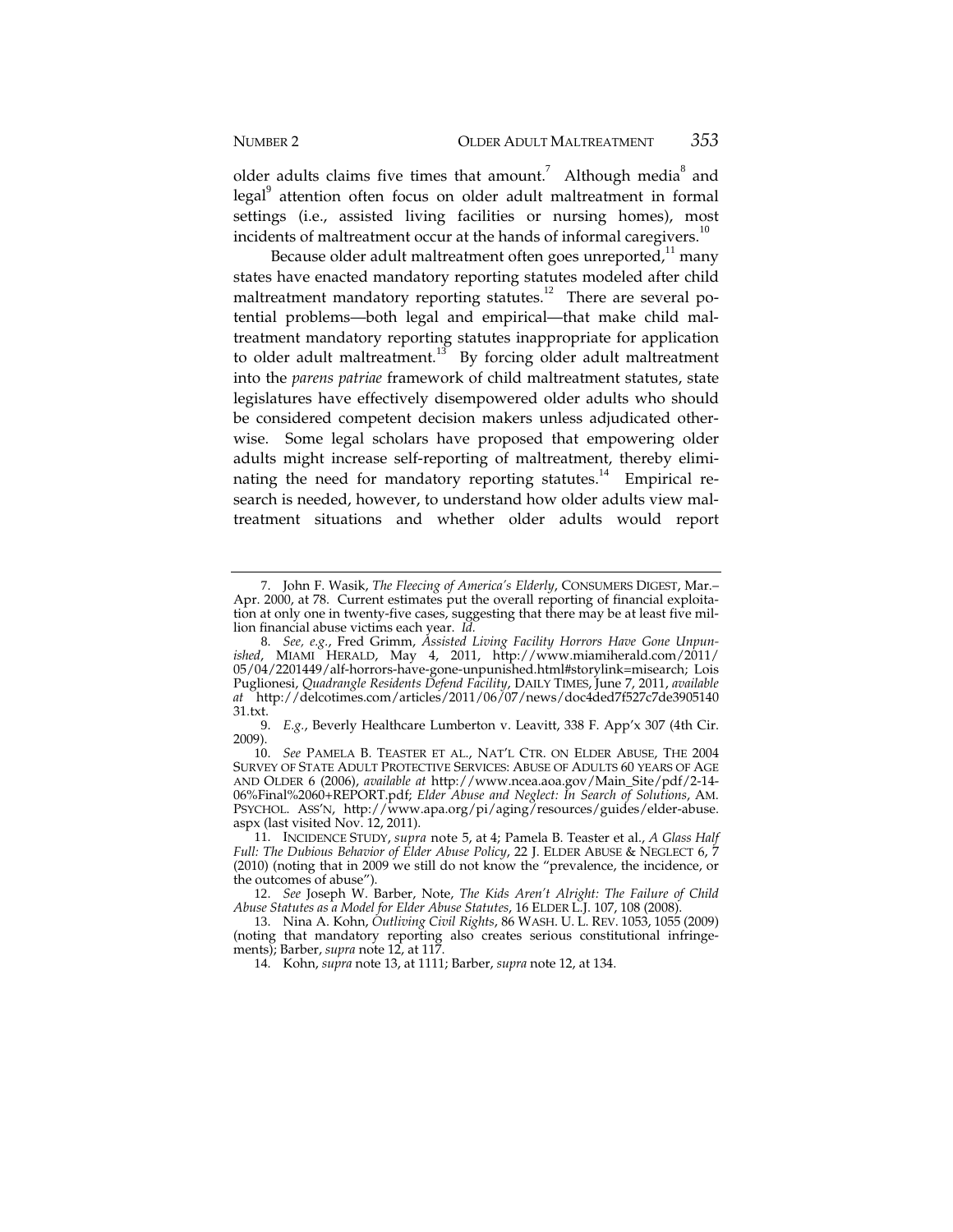incidences of maltreatment, the circumstances under which they would report, and to whom they would report.

This Article will examine the current legal and empirical framework aimed at understanding and reducing older adult maltreatment. Part II examines the historical development of legal protections for older adult maltreatment based on protections for child maltreatment. Part III provides legal definitions and addresses the complications with those definitions. Part IV explores the legal system's attempt at reducing older adult maltreatment through mandatory reporting statutes—as well as the benefits and problems associated with mandatory reporting. Part V presents a small empirical study that examined older adults' perceptions of maltreatment and likelihood of reporting based on type of caregiver (formal or informal) and type of maltreatment. Part VI discusses the results of the study and provides suggestions for future research.

#### **II. Protecting Older Adults Via Child Protection**

The first documented U.S. case involving child maltreatment involved a girl, Mary Ellen, from New York in the 1870s who suffered abuse from her foster parents.<sup>15</sup> For the next century, the U.S. legal system slowly built a structure meant to protect and care for chil- $\alpha$  dren,<sup>16</sup> but that system also spawned a response to older adult maltreatment that relies on the same concerns and historical backdrop. As such, we turn now to a brief historical review<sup>17</sup> of the policy and legal response to child maltreatment, which will guide our examination of the older adult system.

<sup>15</sup>. ERIC A. SHELMAN & STEPHEN LAZORITZ, THE MARY ELLEN WILSON CHILD ABUSE CASE AND THE BEGINNING OF CHILDREN'S RIGHTS IN 19TH CENTURY AMERICA 11 (2005).

<sup>16</sup>. A few steps along the way include the formation of the first juvenile court in 1899, ROLANDO V. DEL CARMEN & CHAD R. TRULSON, JUVENILE JUSTICE: THE SYSTEM, PROCESS, AND LAW 253 (2005), the White House Conference on Children in 1912 that resulted in Congress forming the Children's Bureau, *It's Your Children's Bureau*, SOC. SEC. ADMIN., http://www.ssa.gov/history/childb2.html (last visited Nov. 11, 2011), and the 1944 Supreme Court case of *Prince v. Massachusetts* that permitted the state to intervene in family matters to protect the child. *See generally* Prince v. Massachusetts, 321 U.S. 158 (1944).

<sup>17</sup>. A number of other sources provide more in depth attention to this history. For example, see Nina Santo, *Breaking the Silence: Strategies for Combating Elder Abuse in California*, 31 MCGEORGE L. REV. 801 (2000) (discussing changes in California's elder abuse laws over time).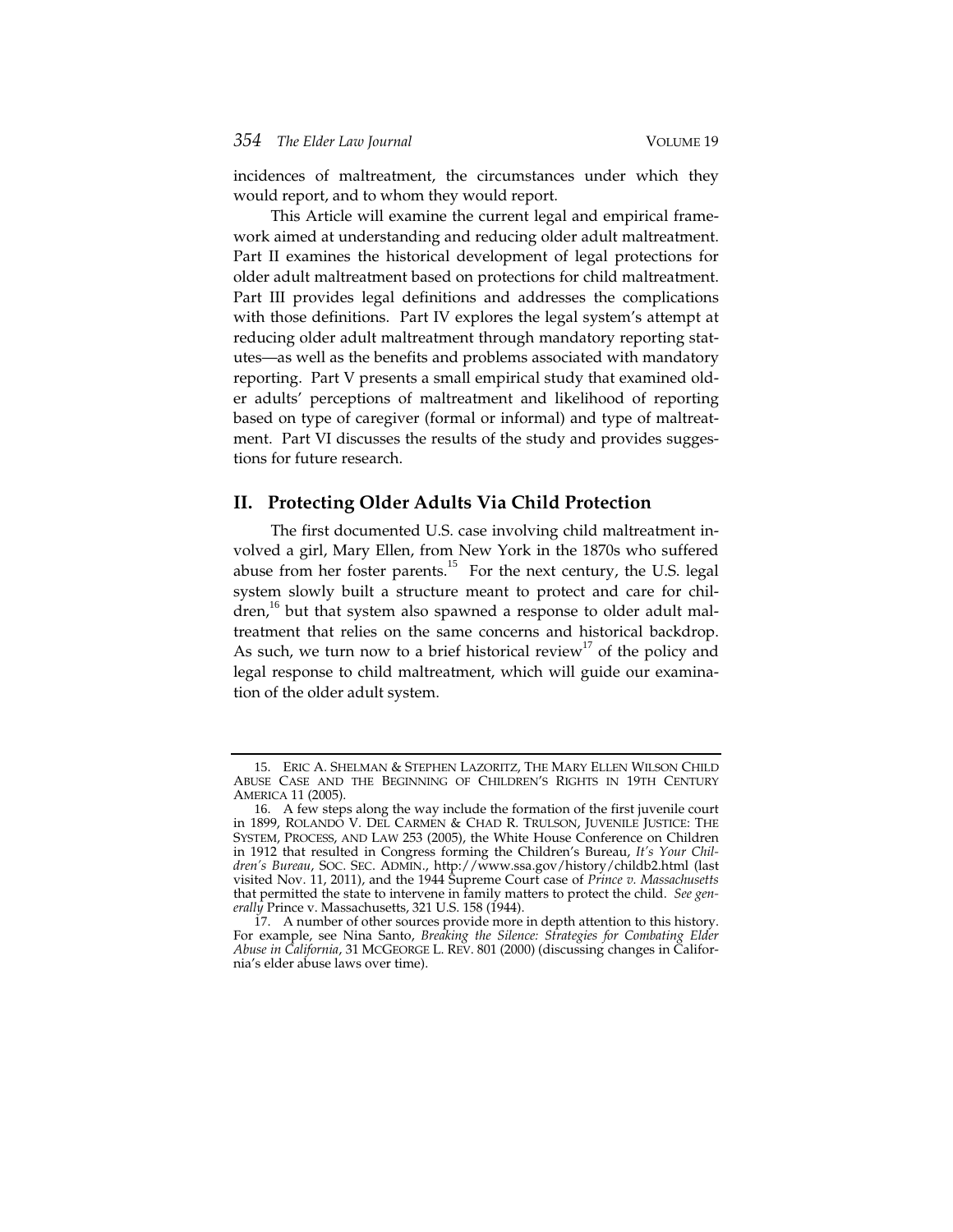In a 1962 article in the *Journal of the American Medical Association*, Dr. Henry Kempe and his colleagues detailed the results of a study in which hundreds of children who were severely injured by their parents suffered from what he called "battered child syndrome."<sup>18</sup> Influenced by Kempe's study, the Department of Health, Education and Welfare  $(DHEW)^{19}$  soon thereafter passed a model statute for physicians to report child maltreatment following reports of "battered child syndrome."<sup>20</sup> In the next decade, Congress enacted the Child Abuse Prevention and Treatment Act  $(CAPTA)^{21}$  CAPTA provided states with guidelines for addressing child maltreatment; federal funding to assist abuse victims depended on states enacting and enforcing laws that followed the CAPTA template.<sup>22</sup> One important provision of CAPTA required that certain individuals mandatorily report child maltreatment, $^{23}$  presumably because children would not be capable of self-reporting. States even responded with criminal penalties for mandatory reporters who failed to report—emphasizing the importance of third-party reporters.<sup>24</sup>

With Mary Ellen's horrific case and Dr. Kempe's "battered children" as examples, society took a stance against victimization of the weak.<sup>25</sup> Children clearly are weak, but are older adults weak simply because of their age? Legislatures answered this question with laws meant to "protect" older adults that had the same paternalistic stance

22. 42 U.S.C. § 5106a.

<sup>18</sup>. *See* Henry C. Kempe et al., *The Battered-Child Syndrome*, 181 JAMA 17, 17 (1962); Jessica Ann Toth Johns, *Mandated Voices for the Vulnerable: An Examination of the Constitutionality of Missouri's Mandatory Child Abuse Reporting Statute*, 72 UMKC L. REV. 1083, 1085 (2004).

<sup>19</sup>. CHILDREN'S BUREAU, U.S. DEP'T OF HEALTH, EDUC., & WELFARE, THE ABUSED CHILD: PRINCIPLES AND SUGGESTED LANGUAGE FOR LEGISLATION ON REPORTING OF THE PHYSICALLY ABUSED CHILD 11–13 (1963).

<sup>20</sup>. Mark R. Brown, *Rescuing Children from Abusive Parents: The Constitutional Value of Pre-Deprivation Process*, 65 OHIO ST. L.J. 913, 942 (2004); Caroline T. Trost, Note, *Chilling Child Abuse Reporting: Rethinking the CAPTA Amendments*, 51 VAND. L. REV. 183, 192 (1998).

<sup>21</sup>. Child Abuse Prevention and Treatment Act of 1974, Pub. L. No. 93-247, 88 Stat. 4 (codified as 42 U.S.C. §§ 5101–5106 (2006)).

<sup>23</sup>. *Id.* § 5105.

<sup>24</sup>. *Penalties for Failure to Report and False Reporting of Child Abuse and Neglect: Summary of State Laws*, CHILD WELFARE INFO. GATEWAY, http://www.child welfare.gov/systemwide/laws\_policies/statutes/report.cfm#three (last visited Nov. 11, 2011) (stating that most states classify the failure to report as a misdemeanor, but a few classify it as a felony).

<sup>25</sup>. *See* Seymour Moskowitz, *Saving Granny from the Wolf: Elder Abuse and Neglect—The Legal Framework*, 31 CONN. L. REV. 77, 83 (1998).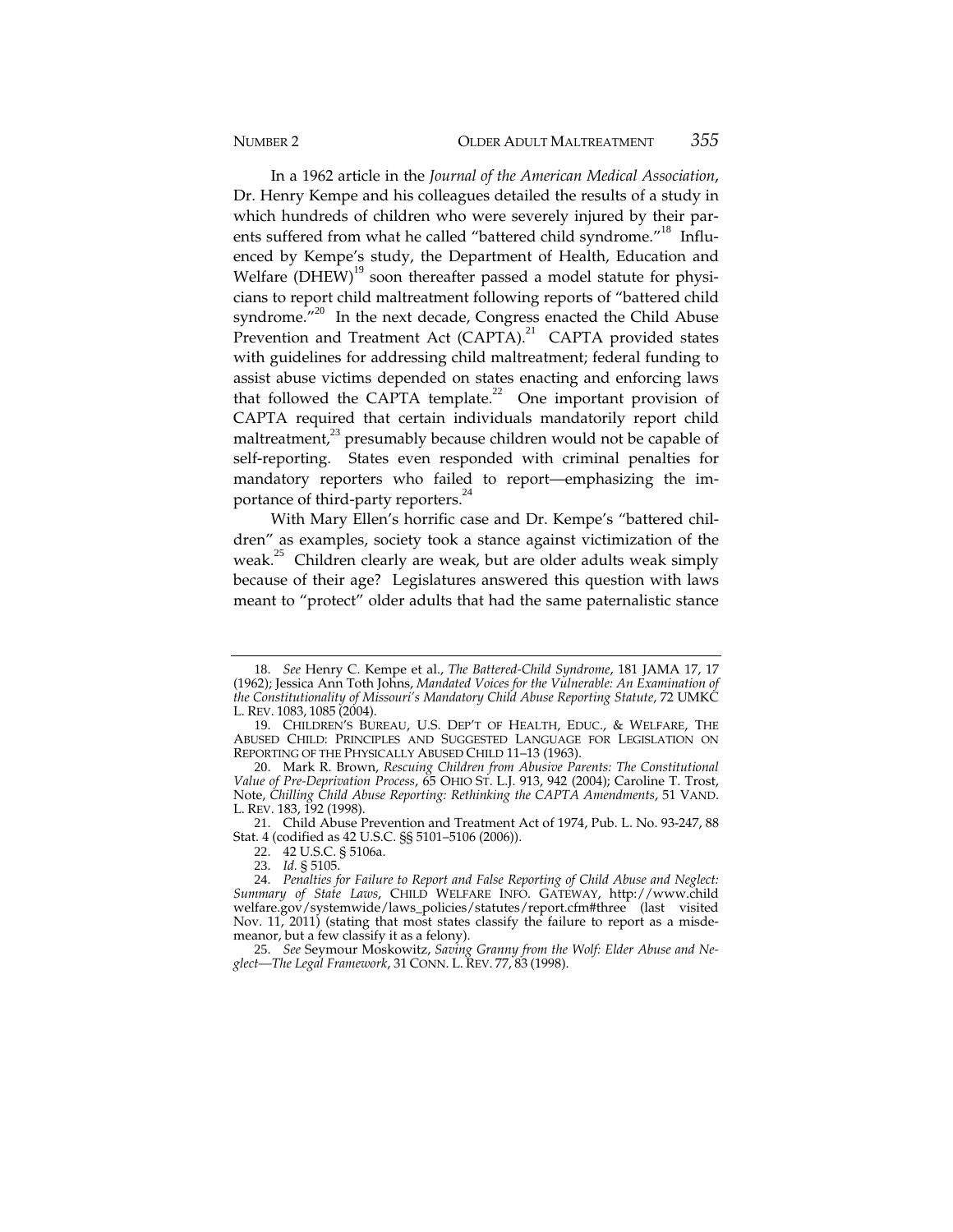as the laws for children.<sup>26</sup> In contrast to intimate partner violence, where the assumption is generally that the victim is a competent adult who can choose to report or not report the abuse, $^{27}$  the response to older adult maltreatment mimics the response to child maltreatment.<sup>28</sup>

In fact, in the elder maltreatment context, major players, stated intents, and implementation of the laws were clearly the same or borrowed from the child maltreatment context.<sup>29</sup> For example, Congressman Mario Biaggi, who was instrumental in the creation of CAPTA, also led one of the first congressional attempts to address older adult maltreatment at a 1978 hearing by the Subcommittee on Human Services Select Committee on Aging.<sup>30</sup> A few years later, the U.S. House Select Committee on Aging's report concerning older adult maltreatment emphasized the need for federal laws concerning older adult maltreatment that would mirror the child maltreatment laws.<sup>31</sup> Modeled after agencies such as Child Protective Services, states aimed to protect older adults in the care of informal caregivers in domestic settings by developing agencies such as Adult Protection Services (APS) or Elder Protection Services (EPS).<sup>32</sup>

28. *See* Laurie A. Lewis, *Toward Eliminating the Abuse, Neglect, and Exploitation of Impaired Adults: The District of Columbia Adult Protective Services Act of 1984*, 35 CATH. U. L. REV. 1193, 1198 (1986).

29. Nina A. Kohn, *Second Childhood: What Child Protection Systems Can Teach Elder Protection Systems*, 14 STAN. L. & POL'Y REV. 175, 176 (2003).

32. A second approach, known as the "institutional approach," was developed for formal caregiving and is not based on child protection services because most child maltreatment occurs in domestic settings. Kohn, *supra* note 29, at 183. This approach developed as a result of the Nursing Home Reform Act—part of the

<sup>26</sup>. John B. Breaux & Orrin G. Hatch, *Confronting Elder Abuse, Neglect and Exploitation: The Need for Elder Justice Legislation*, 11 ELDER L.J. 207, 213 (2003).

<sup>27</sup>. This is not always the case, and there seems to be a movement to change the assumption. Jennifer Brown-Cranstoun, Kringen v. Boslough and Saint Vincent Hospital: *A New Trend for Healthcare Professionals Who Treat Victims of Domestic Violence?*, 33 J. HEALTH L. 629, 629–31 (2000). At least five states currently mandate that physicians report their suspicion of intimate partner abuse to a lawenforcement agency, even over the protests of the victim. CAL. PENAL CODE § 11160 (West 2011); COLO. REV. STAT. ANN § 12-36-135 (West 2010); KY. REV. STAT. ANN. § 209.030 (West 2011); N.H. REV. STAT. ANN. § 631:6 (West 2011); R.I. GEN. LAWS § 23-17.8-2 (West 2011). *See generally* Brown-Cranstoun, *supra*; James T. R. Jones, *Kentucky Tort Liability for Failure to Report Family Violence,* 26 N. KY. L. REV. 43, 57 (1999); Mia M. McFarlane, *Mandatory Reporting of Domestic Violence: An Inappropriate Response for New York Health Care Professionals*, 17 BUFF. PUB. INT. L.J. 1, 21 (1999).

<sup>30</sup>. Teaster et al., s*upra* note 11, at 10.

<sup>31</sup>. ACTIVITIES OF THE AGING COMMITTEE IN THE 98TH CONGRESS, H.R. Doc. 99-486 (1985). As part of the justification, this report highlighted that federal assistance was approximately ten times higher for addressing child maltreatment as compared to older adult maltreatment. *Id.*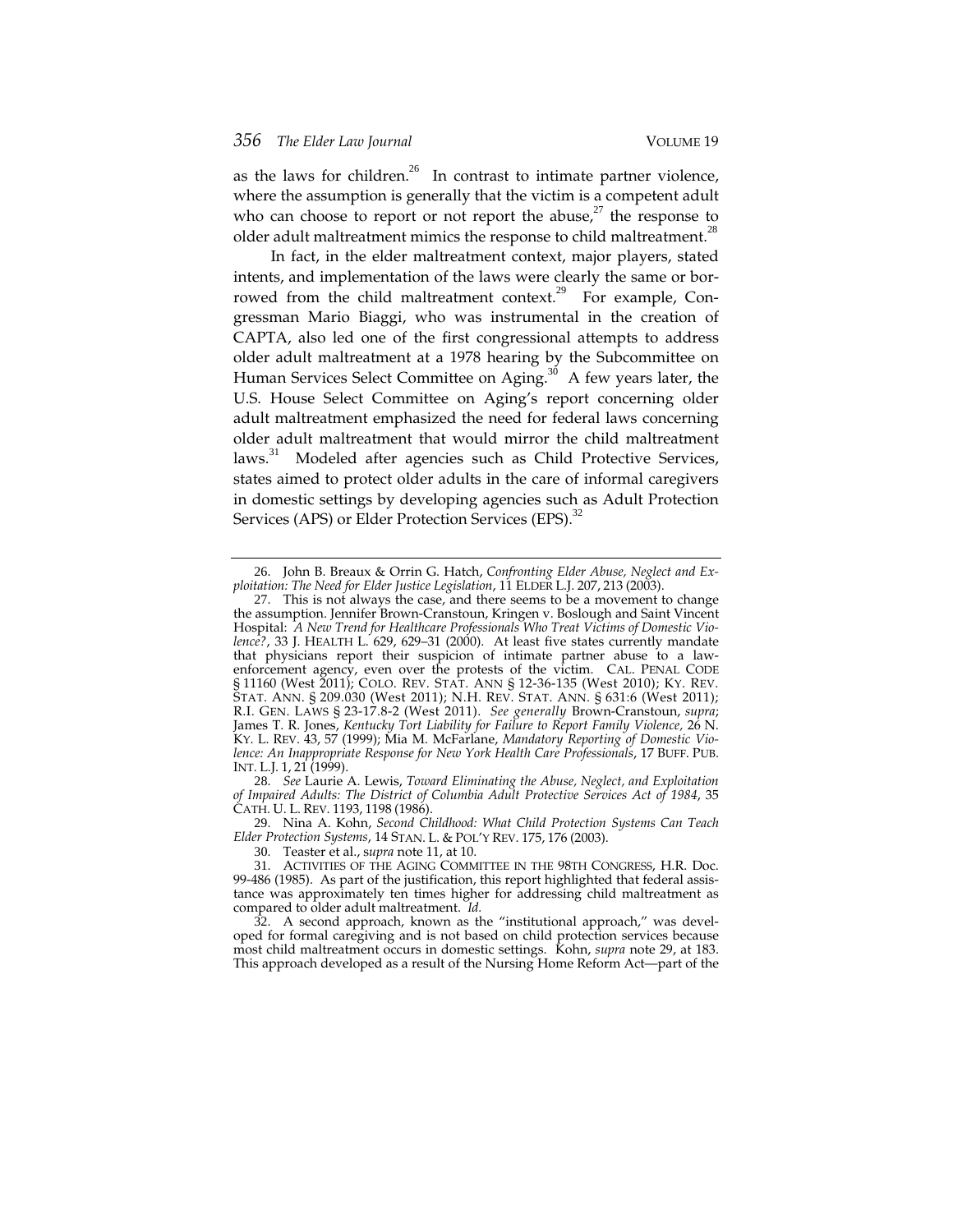The child protection system, however, has had more national legislation and funding $^{33}$  for both definitions of maltreatment and the regulation of child abuse laws; thus, despite an effort to model older adult protections after that of child protection, there is a more clear and established system in place to address child maltreatment.<sup>34</sup> One reason for this discrepancy could be because the application of policies meant to address issues for children become unsuitable when applied to adults—even older adults. This is particularly noticeable in the definitions of maltreatment, victims, and perpetrators.<sup>35</sup> The unsuitability becomes even more noticeable when we consider mandatory reporting requirements.<sup>36</sup> We will first address the definitional issues and then turn our attention to mandatory reporting issues.

#### **III. Definitional Issues**

Although there are similarities between child maltreatment and older adult maltreatment, there are several unique issues that make

Omnibus Budget Reconciliation Act (OBRA) of 1987—which was enacted due to concerns about the amount of government funds spent on nursing homes and to improve the quality of care in nursing homes. *Id.* With the institutional approach, a Long-Term Care Ombudsman Program was developed to receive, investigate, and resolve complaints in facilities. *Id.* The institutional approach provides the only national regulations, such as the provisions under the Centers for Medicare and Medicaid Services (CMS), and these are not applicable to domestic settings. *See id.*; *see also* George S. Ingalls et al., *Elder Abuse Originating in the Institutional Setting*, 74 N.D. L. REV. 313, 313 (1998).

<sup>33</sup>. Teaster et al., s*upra* note 11, at 11.

<sup>34</sup>. Molly Dickinson Velick, *Mandatory Reporting Statutes: A Necessary Yet Underutilized Response to Elder Abuse*, 3 ELDER L.J. 165, 189 (1995) (noting that despite several attempts, Congress has not passed legislation similar to CAPTA for the protection of older adults). In 1981, the House Select Committee on Aging first addressed the issue of elder mistreatment to Congress and recommended passage of a statute similar to CAPTA, but it failed. *Id.* 169–70. In 1987, an amendment to the Older Americans Act described elder abuse, neglect, and exploitation but received very little federal funding. *Id.* at 179. In the Patient Protection and Affordable Care Act, Congress passed the Elder Justice Act (EJA 2009) in March of 2010, the first comprehensive federal statute aimed at elder abuse prevention. The Elder Justice Act of 2009, Pub. L. No. 111-148, 124 Stat. 782 (codified as 42 U.S.C. § 1395i-3a). The EJA organizes federal abuse detection and prevention services within the Office of the Secretary of Health and Human Services, as well as creates an Elder Abuse Coordinating Council composed of federal departments and agency directors and an Advisory Board on Elder Abuse, Neglect, and Exploitation. *Id.* Although hailed as a victory for aging advocates, the law is powerless because, once again, there is a lack of funding to carry out the provisions of the Act. *March 23rd Marks the One Year Anniversary of the Elder Justice Act*, ELDER JUSTICE COALITION, http://www.elderjusticecoalition.com (last visited Nov. 11, 2011).

<sup>35</sup>. 42 U.S.C. § 5106(g) (2006).

<sup>36</sup>. *See infra* Section IV.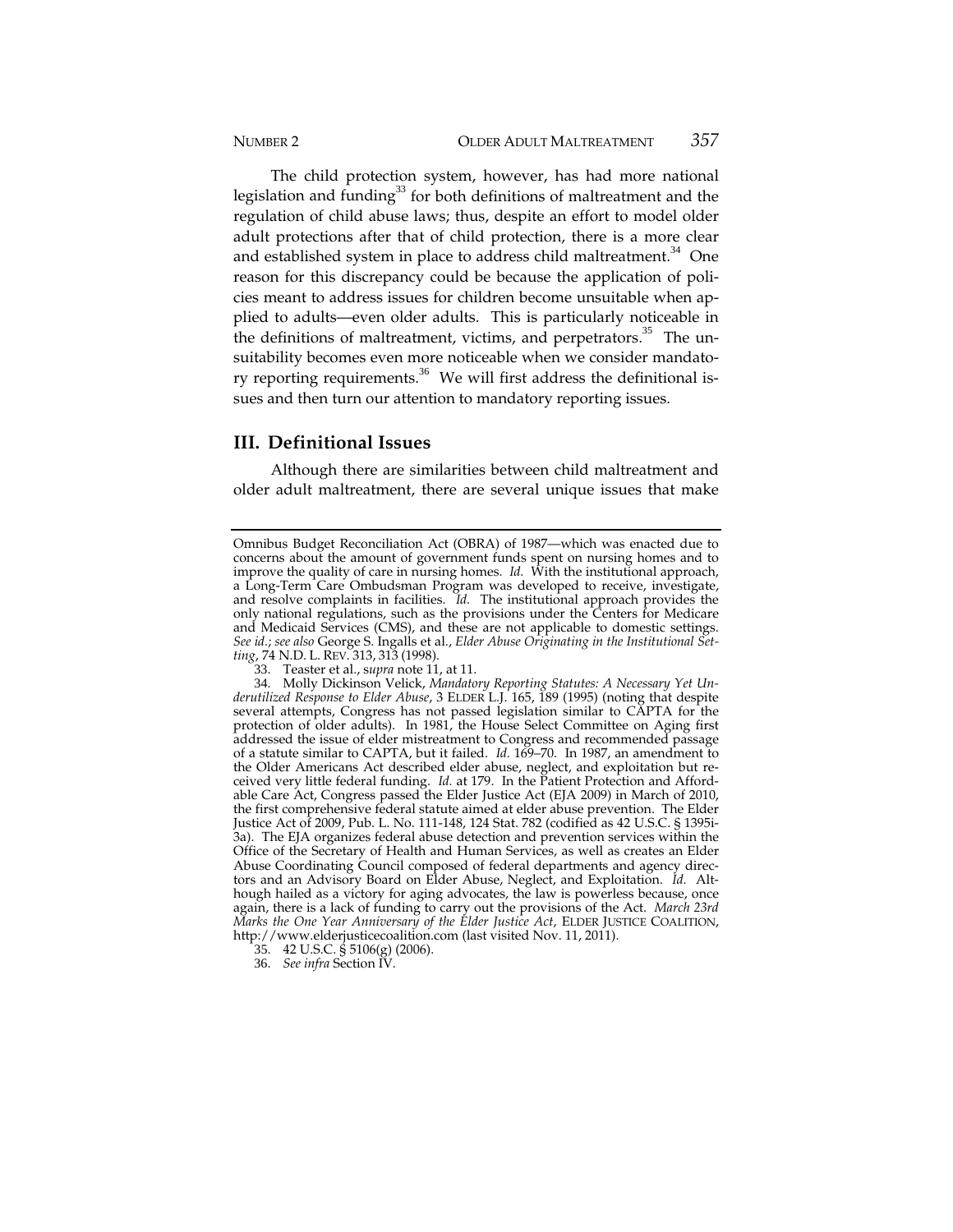modeling older adult laws on child laws unsuitable. For one, the nature of the maltreatment is quite different. For instance, child protection laws do not provide appropriate examples for financial and sexual abuse. $37$  For financial abuse, children do not have the assets that older adults have and thus would not likely encounter such abuse.<sup>38</sup> Because older adults are at the age of majority for sexual consent, unlike children, $39$  statutory provisions based on age are not applicable, and should be based on competency instead. Neglect is arguably also unique and unsuitable for modeling from child laws because older adults are of consenting age (unless incompetency legal proceedings have taken place) for making medically-related decisions. Thus, issues of neglect can become ambiguous when, for example, the older adult refuses care (e.g., food and medication)<sup>40</sup> or it is unclear whether another person is actually a caregiver for the older adult. $41$ 

The National Research Council attempts to attend to these differences by defining older adult maltreatment as "(1) physical acts causing pain or injury; (2) conduct inflicting emotional distress or psychological harm; (3) sexual assault; (4) financial exploitation; and  $(5)$  neglect."<sup>42</sup> Most state statutes are consistent in defining older adult maltreatment according to this model definition.<sup>43</sup> Where states differ, however, are the specific provisions related to determining potential victims and perpetrators. $44$ 

For children, we have decided as a culture that a person reaches the age of majority at eighteen years of age. Whether a child truly becomes a competent adult the morning of his or her eighteenth birth-

<sup>37</sup>. Kohn, *supra* note 29, at 177.

<sup>38</sup>. *See generally* Carolyn L. Dessin, *Financial Abuse of the Elderly: Is the Solution a Problem?*, 34 MCGEORGE L. REV. 267 (2003) (noting that the elderly are the wealthiest group in America); Carolyn L. Dessin, *Should Attorneys Have a Duty to Report Financial Abuse of the Elderly*, 38 AKRON L. REV. 707 (2005) (discussing the prevalence of and possible approaches to addressing older adult financial abuse).

<sup>39</sup>. Kohn, *supra* note 29, at 177.

<sup>40</sup>. Peterson v. Florida, 765 So. 2d 861, 863 (Fla. Dist. Ct. App. 2000) (familial caregivers cited the victim's refusal of help in defense of their improper care); People v. Simester, 678 N.E.2d 710, 712 (Ill. App. Ct. 1997) (noting that defendants and their witnesses argued that the victim was grouchy, which made it difficult for the caregivers to know that he needed care).

<sup>41</sup>. Lindsey E. Wylie & Eve M. Brank, *Assuming Elder Care Responsibility: Am I a Caregiver?*, 6 J. EMPIRICAL LEGAL STUD. 899, 903 (2009).

<sup>42</sup>. ELDER MISTREATMENT: ABUSE, NEGLECT, AND EXPLOITATION IN AN AGING AMERICA 35 (Richard J. Bonnie & Robert B. Wallace eds., 2003) [hereinafter ELDER MISTREATMENT].

<sup>43</sup>. *Id.* at 34–35.

<sup>44</sup>. *Id.* at 35.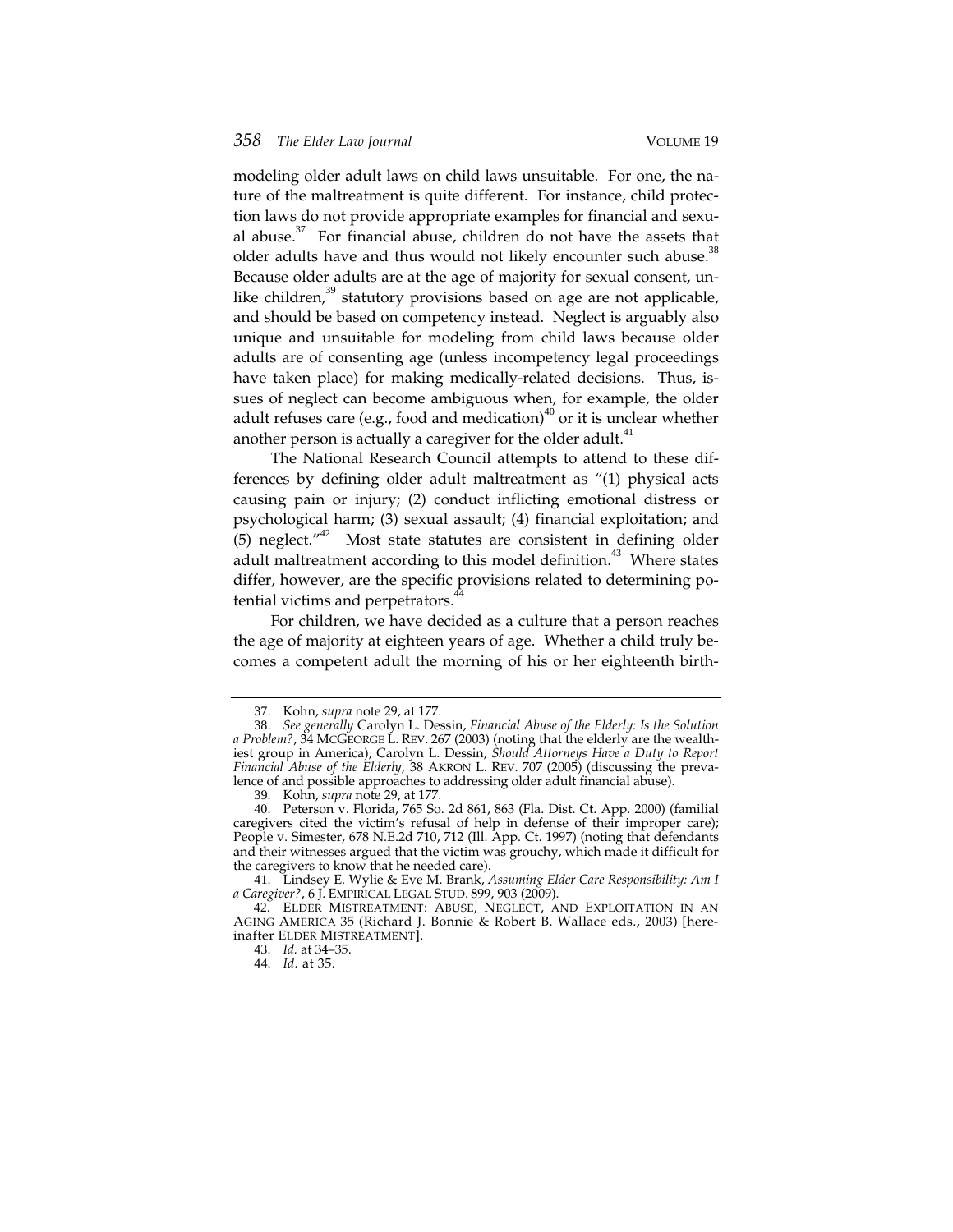day could be debated, but it is a generally accepted principle.<sup>45</sup> In contrast, without any specific age at which people "naturally" become incompetent (if they ever do), legislatures have had to rely on other standards. Generally, older adults are protected based on a statutorily defined qualifying age—sometimes as young as sixty years old.<sup>46</sup> Other times, they are subsumed within the general "vulnerable person over the age of eighteen" statutes. $47$ 

Who can be held responsible for maltreatment is also statutorily defined and often depends on the type of maltreatment and the type of relationship between the caregiver and care recipient.<sup>48</sup> Cases of neglect probably create the most complications. A person is responsible if he or she had a duty to provide care; however, the definition of who has such a duty varies. In some states anyone who has "assumed the responsibility" could be held responsible for neglect.<sup>49</sup> Those with this responsibility are sometimes more specifically defined as, but are not limited to, "relatives, . . . household members, neighbors, . . . and employees or volunteers of facilities."<sup>50</sup> Other statutes require a "family or legal relationship<sup>"51</sup> or a "contractual undertaking to provide care $^{\prime\prime52}$  for a person to be held responsible for neglect.

The nature of the relationship between older adults and the abuser adds another layer of statutory complexity. Some states sepa-

<sup>45</sup>. *See* MARTIN R. GARDNER, UNDERSTANDING JUVENILE LAW 4–5 (3d ed. 2009).

<sup>46</sup>. CAL. PENAL CODE § 368(g) (West 2011) (defining "elder" as "any person who is 65 years of age or older"); CONN. GEN. STAT. ANN. § 176-450 (West 2011) (defining "elderly person" as "any resident of Connecticut who is sixty years of age or older"); LA. REV. STAT. ANN. § 46:61 (West 2011) (noting that "elderly abuse" constitutes "abuse of any person sixty years of age or older and shall include the abuse of any infirm person residing in a state licensed facility").

<sup>47</sup>. *E.g.*, ALA. CODE § 38-9-2 (LexisNexis 1992); MINN. STAT. ANN. § 626.5572 (West 2009); NEB. REV. STAT. § 28-371 (2008).

<sup>48</sup>. ELDER MISTREATMENT, *supra* note 42, at 28.

<sup>49</sup>. FLA. STAT. ANN. § 415.102(4) (West 2009) (defining "caregiver" as a "person who has been entrusted with or has assumed the responsibility for frequent and regular care of or services to a vulnerable adult on a temporary or permanent basis and who has a commitment, agreement, or understanding with that person or that person's guardian that a caregiver role exists"); KAN. STAT. ANN. § 39- 1430(i) (West 2011) (defining a caretaker as "a person who has assumed the responsibility . . . for an adult's care or financial management or both"); MA. REV. STAT. ANN. tit. 22, § 3472(3) (West 2004) (defining a caretaker as "any individual or institution who has or assumes the responsibility for care of an adult").

<sup>50</sup>. *E.g.*, FLA. STAT. ANN. § 825.101(2).

<sup>51</sup>. *E.g.*, COLO. REV. STAT. ANN. § 26-3.1-101(2) (West 2002).

<sup>52</sup>. *E.g.*, MD. CODE ANN., CRIMINAL § 3-604(3) (LexisNexis 2002).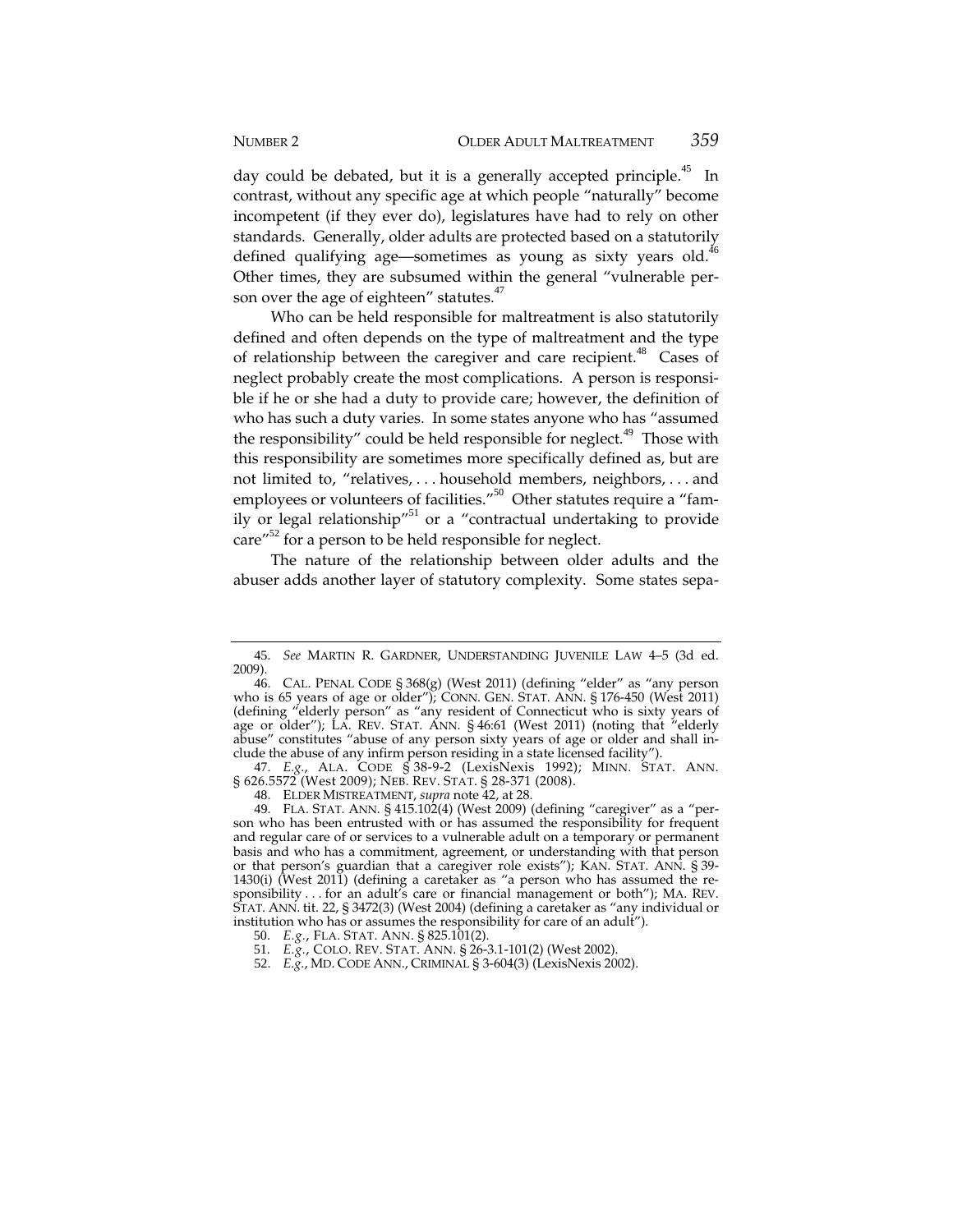rately define abuse and neglect as formal (i.e., institutional) $^{53}$  versus informal abuse and neglect. $54$  For the statutes that specifically define institutional abuse and neglect separately from the general abuse and neglect provisions, the difference typically involves language such as infliction of harm on a "resident"<sup>55</sup> or "failure in a long term care facility" to provide adequate care. $56$  With such a multifaceted array of statutory provisions for defining who can be held responsible for what, it is no wonder this legal area is not always clear to those it affects.<sup>57</sup> It is also clear that borrowing<sup>58</sup> from the child protection system may not always have the most appropriate result.<sup>59</sup> Mandatory reporting requirements clearly demonstrate these problems.

#### **IV. Mandatory Reporting Statutes**

One pervasive issue for both child and older adult maltreatment legislation involves identifying victims. There are generally two approaches: (1) rely on reports by those who interact with the victims (i.e., mandatory reporters) or  $(2)$  rely on self-reports.<sup>60</sup> Because older adult maltreatment policy has historically been based on the child maltreatment template, most public policy has aimed to improve the first approach and failed to focus on the second. The rationales for mandatory reporting statutes under CAPTA and the various state statutes for older adults are the same. Mandatory reporting statutes are intended to be an identification tool so that a vulnerable victim can be detected and assistance can be rendered.<sup>61</sup> It is believed that statu-

<sup>53</sup>. *E.g.*, DEL. CODE ANN. tit. 16, § 1131(9) (2003).

<sup>54</sup>. *E.g.*, *id.* tit. 31, § 3902(15) (2009); 320 ILL. COMP. STAT. ANN. 20/2 (West 2008); *id.* 30/3; *id.* 45/1-103; 720 ILL. COMP. STAT. ANN. 5/12-19 (West 2008); OR. REV. STAT. § 441.630 (2009).

<sup>55</sup>. *E.g.*, 210 ILL. COMP. STAT. ANN. 30/3(b).

<sup>56</sup>. *E.g.*, *id.* 45/1-117; 720 ILL. COMP. STAT. ANN. 5/12-19.

<sup>57</sup>. Wylie & Brank, *supra* note 41, at 903.

<sup>58</sup>. The state of Florida provides an example of elder maltreatment legislation mirroring child maltreatment legislation, and it appears as though the authors of the statute merely did a search for the word "child" and replaced with the words "elderly person or disabled adult." *Compare* FLA. STAT. § 827.03 (West 2009) (for children) *and* FLA. STAT. § 825.102 (for older adults).

<sup>59</sup>. *See* Kohn, *supra* note 13, at 1108.

<sup>60</sup>. Kohn, *supra* note 29, at 187–88.

<sup>61</sup>. *See Survey of State Adults Protective Services (APS) Programs*, U.S. GOV'T ACCOUNTABILITY OFF., http://www.gao.gov/special.pubs/gao-11-129sp/results. htm (last visited Nov. 11, 2011) (noting that thirty-seven states have a telephone number for reporting suspected abuse, thirty-two states said they had specific mandated reporters, fourteen states said that everyone in the state is a mandated reporter, and four states said the state has no mandated reporters).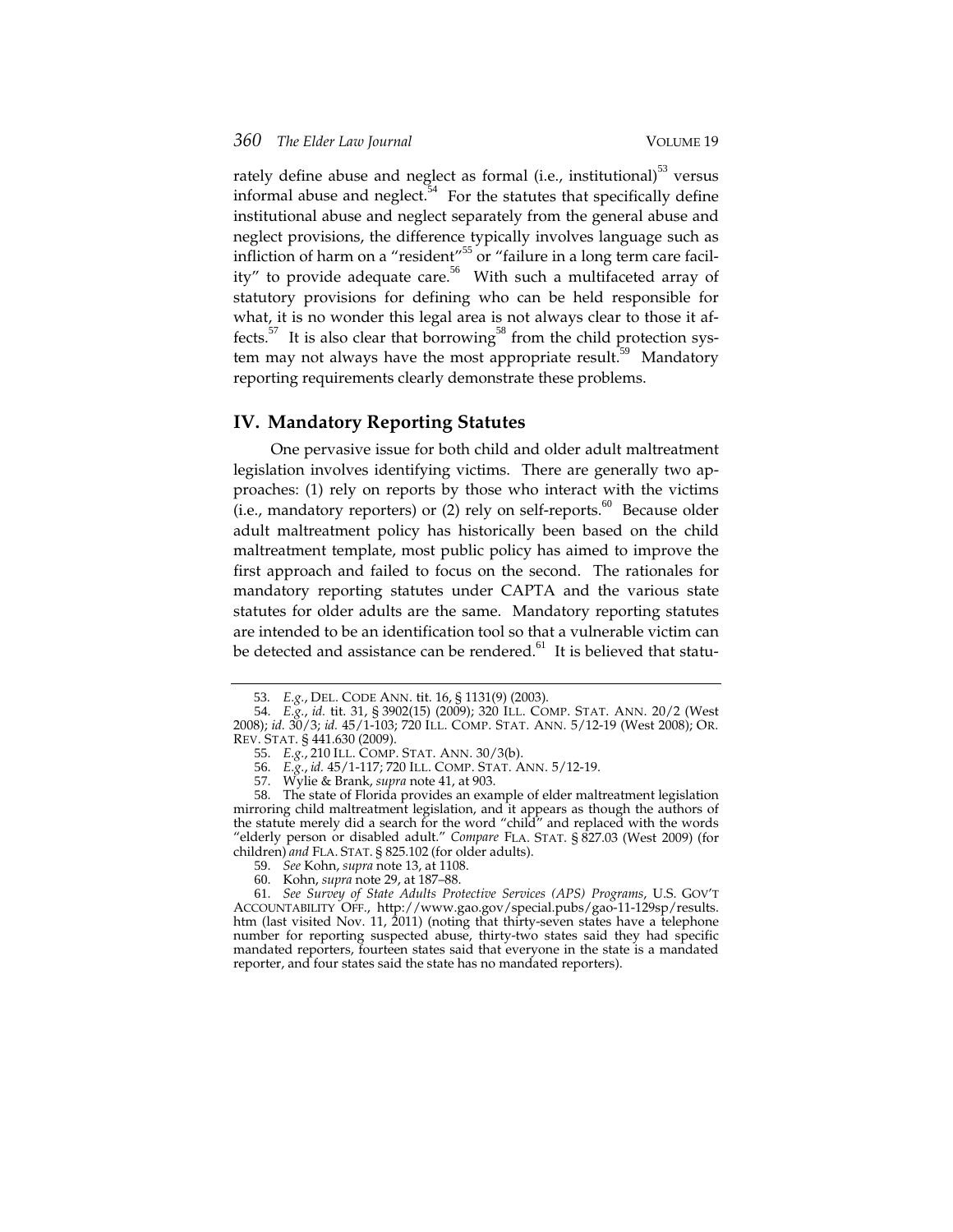torily defined mandatory reporters are best situated to detect maltreatment because they have regular contact with vulnerable populations that are unable to self-report maltreatment. $62$  Relying on mandatory reporting for older adults is fundamentally different from mandatory reporting for children because we should be considering older adults' privacy rights and autonomy rather than only considering the state's interest in protecting older adults. $63$ 

In addition to the theoretical problems, one practical complication arising from older adult statutes mimicking child maltreatment statutes is the persons defined as mandatory reporters. Consider the Colorado statutes that include a list of professionals who are either "urged to report"<sup>64</sup> for older adult maltreatment or "required to report"<sup>65</sup> for child maltreatment. The lists are similar except the older adult statute does not include as many professions.<sup>66</sup> For children, the list of mandatory reporters is generally longer $67$  and the mandatory reporters are people with whom there is natural, and often mandated, contact. School personnel, for instance, interact with children because of compulsory school attendance laws.<sup>68</sup> Likewise, day care providers come in regular contact with children because children cannot be left at home alone when they are young. $69$  Even medical professionals may be more likely to interact with children than older adults because of school vaccination and physical policies.<sup>70</sup>

Importantly, some older adult maltreatment statutes also urge those in the listed professions and "any other person" to report to law enforcement known or suspected *self-neglect*. <sup>71</sup> Not surprisingly, such complementary reference to self-neglect is not present in the child

<sup>62</sup>. Moskowitz, *supra* note 25, at 108.

<sup>63</sup>. Kohn, *supra* note 13, at 1086–87; Barber*, supra* note 12, at 122. Also, because financial abuse is unique to older adults (as compared to children), some mandatory reporters have been financial institutions. *See generally* Charles Pratt, *Banks' Effectiveness at Reporting Financial Abuse of Elders: An Assessment and Recommendations for Improvements in California*, 40 CAL. W. L. REV. 195 (2003).

<sup>64</sup>. COLO. REV. STAT. ANN. § 26-3.1-102(1)(b) (West 2002).

<sup>65</sup>. *Id.* § 19-3-304(2) (West 2005).

<sup>66</sup>. For example, optometrists, chiropractors, podiatrists, Christian Science practitioners, dental hygienists, physical therapists, and licensed counselors are among those listed as mandatory reporters for child abuse, but not for elder abuse. *Compare id.*, *with* COLO. REV. STAT. ANN. § 26-3.1-102(1)(b).

<sup>67</sup>. Kohn, *supra* note 29, at 187.

<sup>68</sup>. *Id.* at 189.

<sup>69</sup>. *See id.*

<sup>70</sup>. *See id.*

<sup>71</sup>. *E.g.*, COLO. REV. STAT. ANN. § 26-3.1-102(1)(c).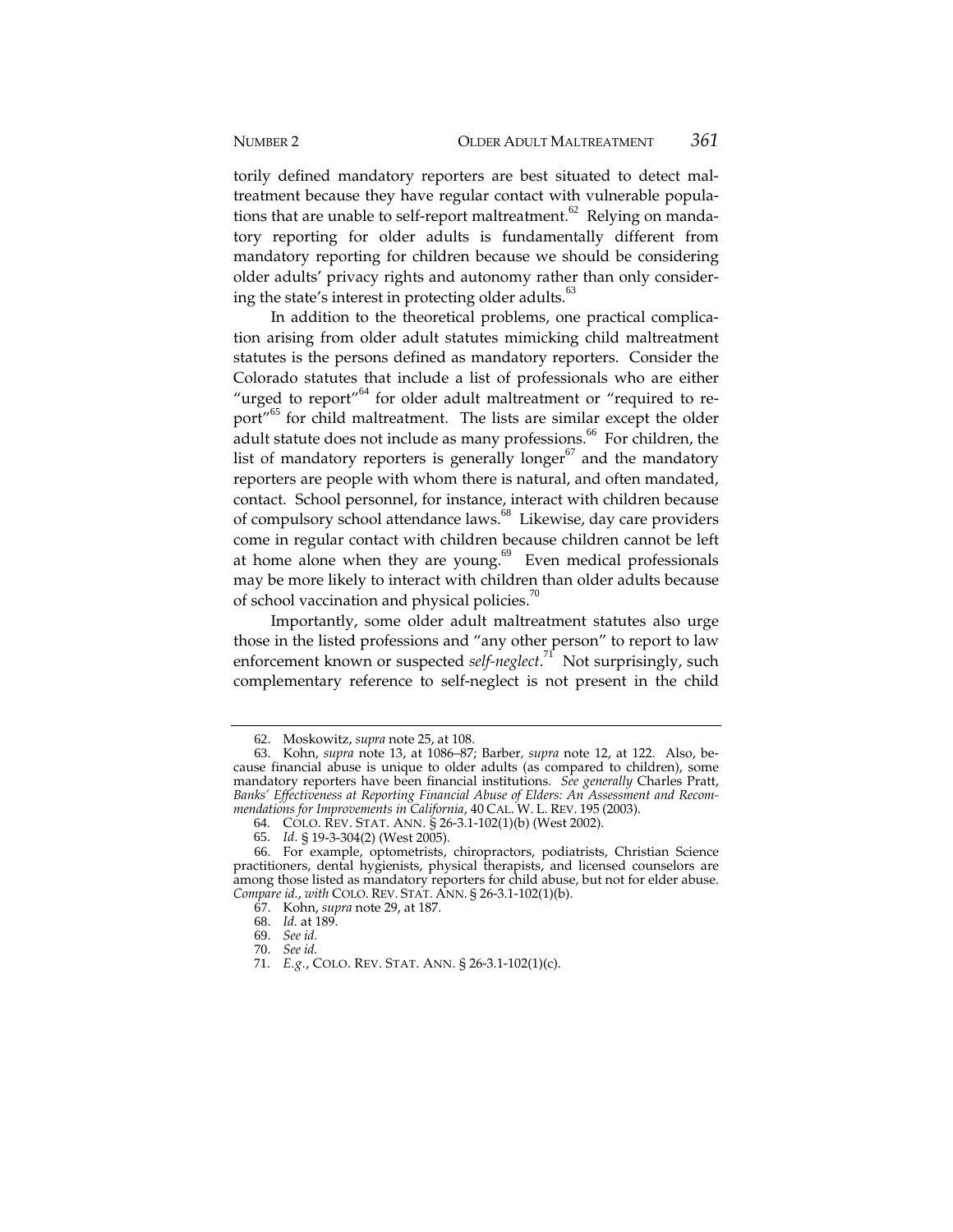abuse statute. In fact, at least eight states include references to selfneglect in their mandatory reporting of older adult maltreatment statutes;<sup>72</sup> whereas, no child abuse reporting statutes do. Self-neglect could be indicative of underlying mental or health concerns that should be reported to appropriate authorities, but it could also simply be a well-thought, competent desire to die or simply to be left alone. Inclusion of self-neglect into the mandatory reporting statutes further curtails older adult autonomy.

As autonomous beings, adults in the United States have the right to make their own medical decisions—to either accept or reject treatment as long as those decisions are within the boundary of the law.<sup>73</sup> Ironically, older adults' autonomy and right to self-determination allow them the ability to decide to die by refusing treatment, but mandatory reporting statutes restrict the decision to stay in an abusive situation.<sup>74</sup> Further, it is often assumed that being abused or choosing to stay in an abusive situation is evidence of incapacity, requiring intervention, $^{75}$  and that the older adult does not report because they are unable to and not because it is a rational decision.<sup>76</sup> Many older adults have reported, however, that the alternative to leaving the abusive situation (typically institutionalization)<sup>77</sup> is often worse than living with the abuse.<sup>78</sup>

Mandatory reporting statutes for older adults, therefore, undermine both older adults' autonomy and rights for self-determination<sup>19</sup>

<sup>72</sup>. *See* ALASKA STAT. § 47.24.010 (2010); COLO. REV. STAT. § 26-3.1-102; D.C. CODE § 7-1903 (LexisNexis 2011); 320 ILL.COMP. STAT. 20/2 (2008); MD. CODE ANN. FAM. LAW § 14-302 (LexisNexis 2011); N.C. GEN. STAT. § 108A-101 (2011); OHIO REV. CODE ANN. § 5101.60 (LexisNexis 2008); WYO. STAT. ANN. § 35-20-103 (2011).

<sup>73</sup>. Cruzan v. Dir., Mo. Dep't of Health, 497 U.S. 261, 270 (1990); *see* Audrey S. Garfield, Note, *Elder Abuse and the States' Adult Protective Services Response: Time for a Change in California*, 42 HASTINGS L.J. 859, 879 (1991).

<sup>74</sup>. Garfield, *supra* note 73, at 879–81.

<sup>75</sup>. Lawrence R. Faulkner, *Mandating the Reporting of Suspected Cases of Elder Abuse: An Inappropriate, Ineffective and Ageist Response to the Abuse of Older Adults*, 16 FAM. L.Q. 69, 86 (1982).

<sup>76</sup>. Garfield, *supra* note 73, at 879.

<sup>77</sup>. E. E. Lau & Jordan I. Kosberg, *Abuse of the Elderly by Informal Caregivers*, AGING Sept.–Oct. 1979, at 14 (noting that once cases are handled by APS, many result in institutionalization, which is a frightening prospect for many older adults); *see* Faulkner, *supra* note 75, at 84–85; Jennifer Beth Glick, *Protecting and Respecting Our Elders: Revising Mandatory Elder Abuse Reporting Statutes to Increase Efficacy and Preserve Autonomy*, 12 VA. J. SOC. POL'Y & L. 714, 725–26 (2005).

<sup>78</sup>. Garfield, *supra* note 73, at 879.

<sup>79</sup>. Barber, *supra* note 12, at 122.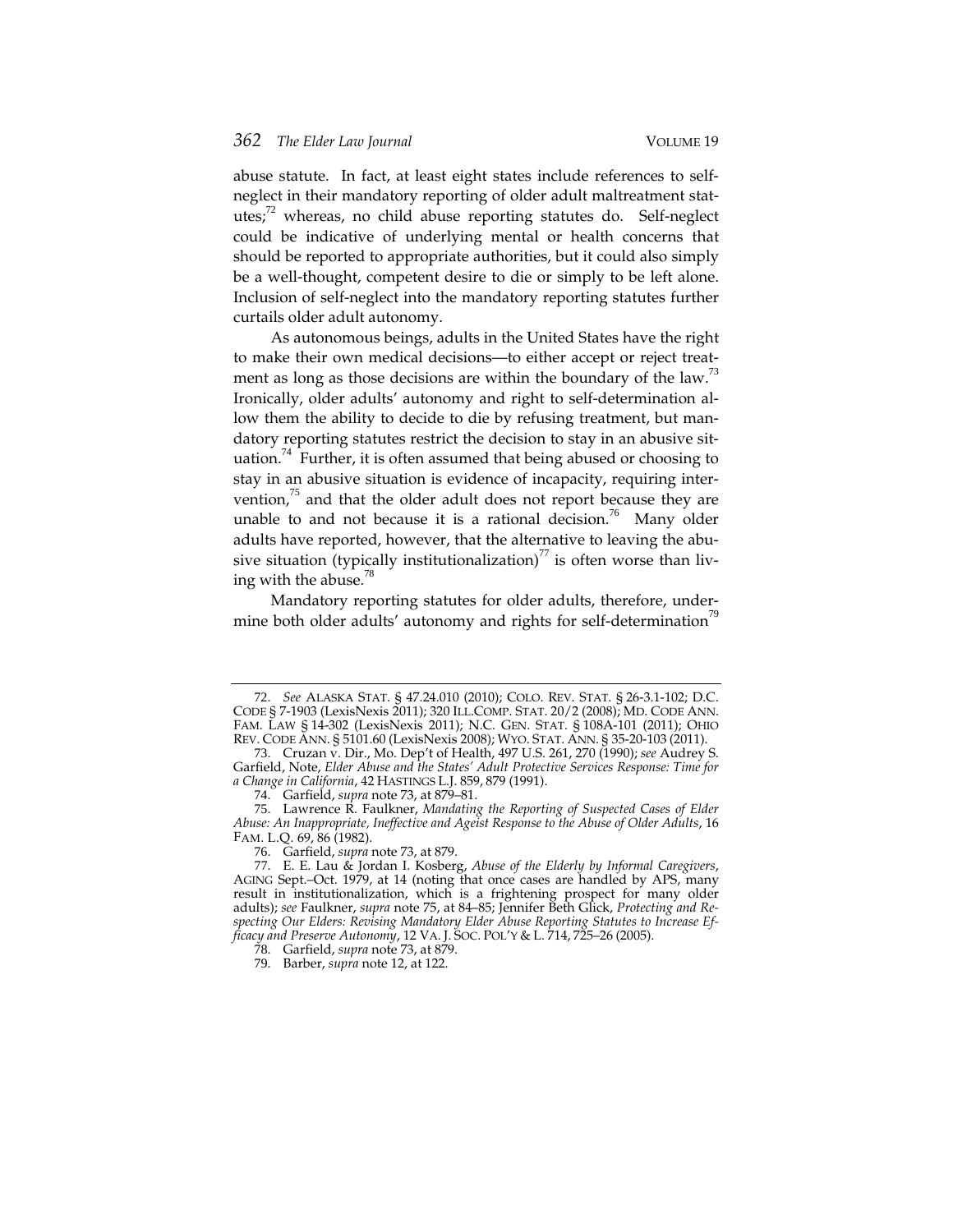by presuming that older adults have reduced capacity. $80$  In fact, many APS statutes rely only on age as a factor for mandatory reporting, which disregards the actual mental state and ability to self-report of the older adult who is being victimized. $81$  This presumption, however, is likely due to widespread ageist beliefs that older adults are incompetent.<sup>82</sup> Not only are these policies likely based on ageism, but they also facilitate increased ageism by usurping older adults' decision making.<sup>83</sup>

The mandatory reporting imposition on older adult autonomy seems even more egregious because the age of application for some of these statutes is sixty years or older.<sup>84</sup> Although sixty was once considered "old," it certainly is not necessarily so anymore. Medical and safety advancements have resulted in an increase in average life span by about ten years in the past half century.<sup>85</sup> Arguably then, sixty is the new fifty,<sup>86</sup> evidenced not only by longer life expectancies, but also by later retirement $^{87}$  and the encouragement to be more physically active.<sup>88</sup>

For states like Ohio that apply mandatory reporting laws to anyone sixty years or older<sup>89</sup> and include self-neglect within their definitions of neglect, $90$  there is a potential for legal involvement with a population that is likely competent to make their own decisions. To take this to the extreme and apply the Ohio statute as it is written, imagine a sixty-year-old individual who is legally handicapped because

83. Faulkner, *supra* note 75, at 90; Kohn, *supra* note 29, at 181–82.

84. *E.g.*, CONN. GEN. STAT. § 17b-450(1) (West 2006); OHIO REV. CODE ANN. § 5101.60(B) (LexisNexis 2008).

85. Elizabeth Arias, *United States Life Tables, 2006*, 58 NAT'L VITAL STAT. REPORTS 1, 3–4 (2010).

86. *The Early Show: Is 60 the New 50?* (CBS television broadcast July 6, 2006), *available at* http://www.cbsnews.com/video/watch/?id=1779913n.

88. *See generally* Wojtek Chodzko-Zajko, *The USA National Strategic Plan for Promoting Physical Activity in the Mid-Life and Older Adult Population*, 13 STUD. PHYSICAL CULTURE & TOURISM 15, 15-16 (2006).

89. OHIO REV. CODE ANN. § 5101.60(B).

90. *Id.* § 5101.60(K).

<sup>80</sup>. Ruthann M. Macolini, *Elder Abuse Policy: Considerations in Research and Legislation*, 13 BEHAV. SCI. & L. 349, 350 (1995).

<sup>81</sup>. *Id.*

<sup>82</sup>. *See generally* Susan T. Fiske et al., *A Model of (Often Mixed) Stereotype Content: Competence and Warmth Respectively Follow from Perceived Status and Competition*, 82 J. PERSONALITY & SOC. PSYCHOL. 878 (discussing the perceived incompetence of stereotyped groups).

<sup>87</sup>. Stephen Ohlemacher, *Many Baby Boomers Plan to Retire Late*, CBS NEWS (Feb. 11, 2009), http://www.cbsnews.com/stories/2007/06/12/national/main 2917476.shtml.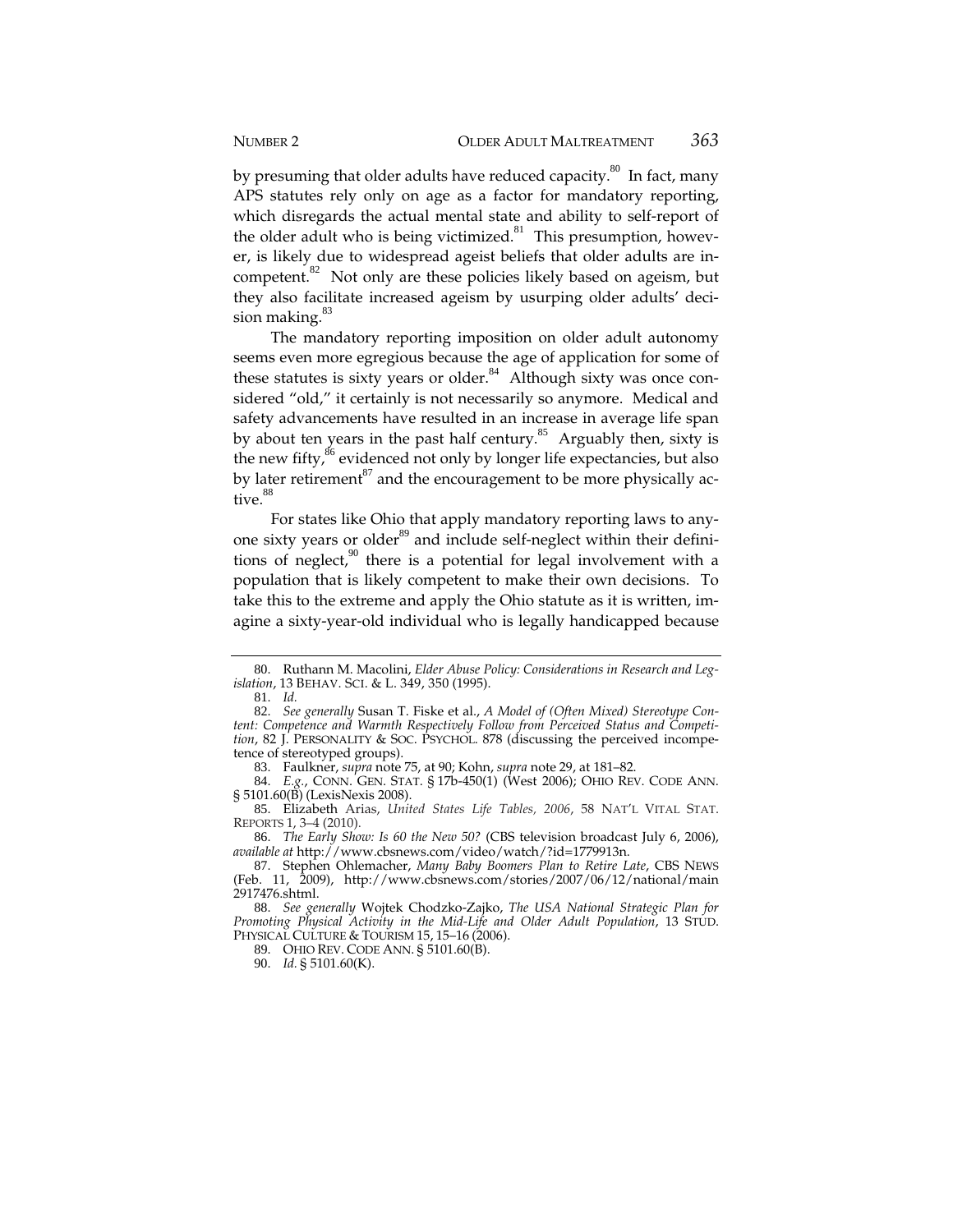of age-related hearing loss.<sup>91</sup> Imagine that same sixty-year-old decides she does not want to go to the doctor concerning an insect bite that appears infected because she is a state senator<sup>92</sup> and the senate is deciding an important piece of legislation that week. Ohio describes self-neglect as a "failure of an adult to provide for self the goods or services necessary to avoid physical harm . . . . "<sup>93</sup> Therefore, any attorney<sup>94</sup> who had "reasonable cause to believe"<sup>95</sup> that the insect bite could get infected and cause "physical harm"<sup>96</sup> would need to "immediately"<sup>97</sup> report such to the county department of job and family services.<sup>98</sup> If we want to make this example even more extreme, then we can focus on a portion of the neglect definition that includes "mental anguish."<sup>99</sup> In Ohio, self-neglect includes not providing oneself with goods or services necessary to avoid mental anguish.<sup>100</sup> West's *Encyclopedia of American Law* defines mental anguish as the "mental suffering resulting from the excitation of the more poignant and painful emotions, such as grief, severe disappointment, indignation, wounded pride, shame, *public humiliation*, despair, etc."<sup>101</sup> Thus, if the state senator were to publicly humiliate herself, then mandated reporters would need to report such "neglect."

Lest it seem Ohio is an aberration, strict application of North Carolina law has a similar result. North Carolina defines self-neglect as a disabled adult who is living alone and not "able to provide for himself or herself the services which are necessary to maintain the person's mental or physical health."<sup>102</sup> For these purposes, being a

<sup>91</sup>. Hearing loss therefore resulting in the person being "handicapped by the infirmities of aging." *Id.* § 5101.60(B).

<sup>92</sup>. We describe our sixty-year-old as a state senator because there is evidence to suggest that people think of older adults in demeaning stereotypic ways unless they are given cues that the older adult is something like an elder statesman. *See*  Narina Nunez et al., *The Testimony of Elderly Victim/Witnesses and Their Impact on Juror Decisions: The Importance of Examining Multiple Stereotypes*, 23 LAW & HUM. BEHAV. 413, 415 (1999).

<sup>93</sup>. OHIO REV. CODE ANN. § 5101.60(K).

<sup>94</sup>. Or any of the other several professions listed in OHIO REV. CODE ANN. § 5101.61.

<sup>95</sup>. *Id.* § 5101.61(A)(6)(g)(ii).

<sup>96</sup>. *Id.* § 5101.60(K).

<sup>97</sup>. *Id.* § 5101.61(A)(6)(g)(ii).

<sup>98</sup>. *Id.*

<sup>99</sup>. *Id.* § 5101.60(A).

<sup>100</sup>. *Id.* § 5101.60(K).

<sup>101</sup>. 7 W. GRP., *Mental Anguish*, *in* WEST'S ENCYCLOPEDIA OF AMERICAN LAW 1, 87–88 (1998).

<sup>102</sup>. N.C. GEN. STAT. § 108A-101(m) (2011).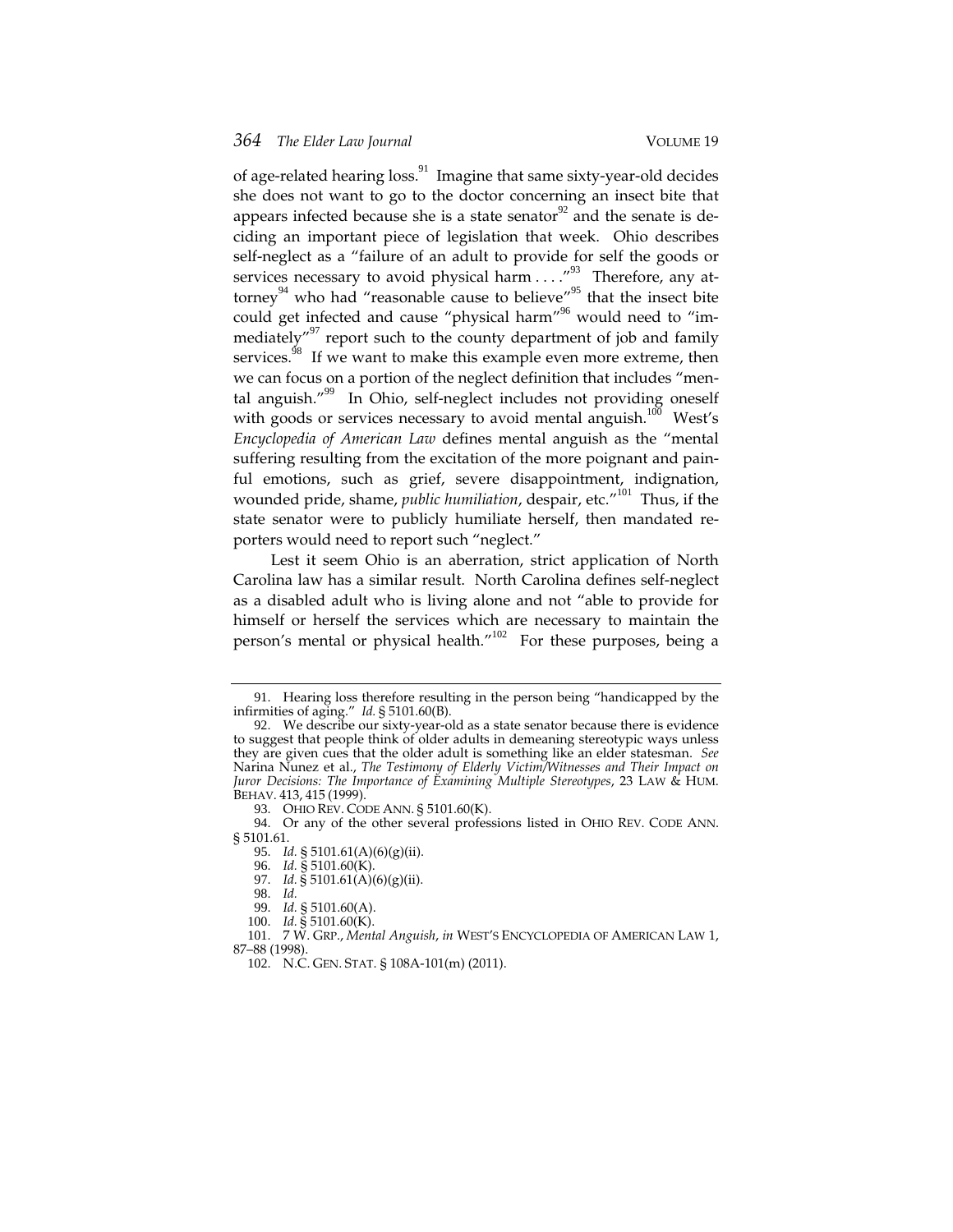disabled adult could involve being "physically or mentally incapacitated due to . . . physical degeneration in connection" with advanced age.<sup>103</sup> Taken together it seems to trigger mandatory reporting when an older adult decides to die at home, alone, without medical assistance.

Despite some similarities for certain types of maltreatment, modeling older adult protection laws after child protection laws results in constitutional infringements for the older adults.<sup>104</sup> The theory that supports child maltreatment laws is *parens patriae*, a legal doctrine that refers to the power of the state to intervene to protect those who cannot protect themselves or their property.<sup>105</sup> Thus, inherent in mandatory reporting statutes is decisional incapacity to protect oneself—clearly defined with children who do not have decisional capacity under age eighteen in most states,<sup>106</sup> but less clearly defined with older adults who must undergo legal proceedings to determine legal incapacity.<sup>107</sup>

## **V. Ineffective Reliance on Third Parties and the Reporting System**

Some arguments against modeling older adult maltreatment policy on mandatory reporting for child maltreatment include underreporting by mandatory reporters and issues with the system itself. Most of the research examining mandatory reporting has focused on the behavior of mandatory reporters, especially physicians who are primarily relied upon because they are presumably in a unique position to recognize older adult maltreatment.<sup>108</sup> Despite this and the frequency with which older adults are in contact with medical professionals, physicians detect and report abuse infrequently.<sup>109</sup> Even

<sup>103</sup>. *Id.* § 108A-101(d).

<sup>104</sup>. *See generally* Kohn, *supra* note 13 (discussing constitutional concerns with elder protection statutes).

<sup>105</sup>. Faulkner, *supra* note 75, at 76; Garfield *supra* note 73, at 877.

<sup>106</sup>. *See, e.g.*, 105 ILL. COMP. STAT. 5/14-6.10(a) (2011); OHIO REV. CODE § 3109.01 (2011). *But see* NEB. REV. STAT. § 43-245(1) (2011) (listing age of majority as nineteen).

<sup>107</sup>. *See generally* LAWRENCE A. FROLIK & ALISON MCCHRYSTAL BARNES, ELDER LAW: CASES AND MATERIALS 377–81 (5th ed. 2011).

<sup>108</sup>. Terry Fulmer et al., *Progress in Elder Abuse Screening and Assessment Instruments*, 52 J. AMER. GERIATRICS SOC. 297, 298 (2004).

<sup>109</sup>. Dorrie E. Rosenblatt et al., *Reporting Mistreatment of Older Adults: The Role of Physicians*, 44 J. AM. GERIATRICS SOC'Y 65, 66 (1996) (noting that two percent of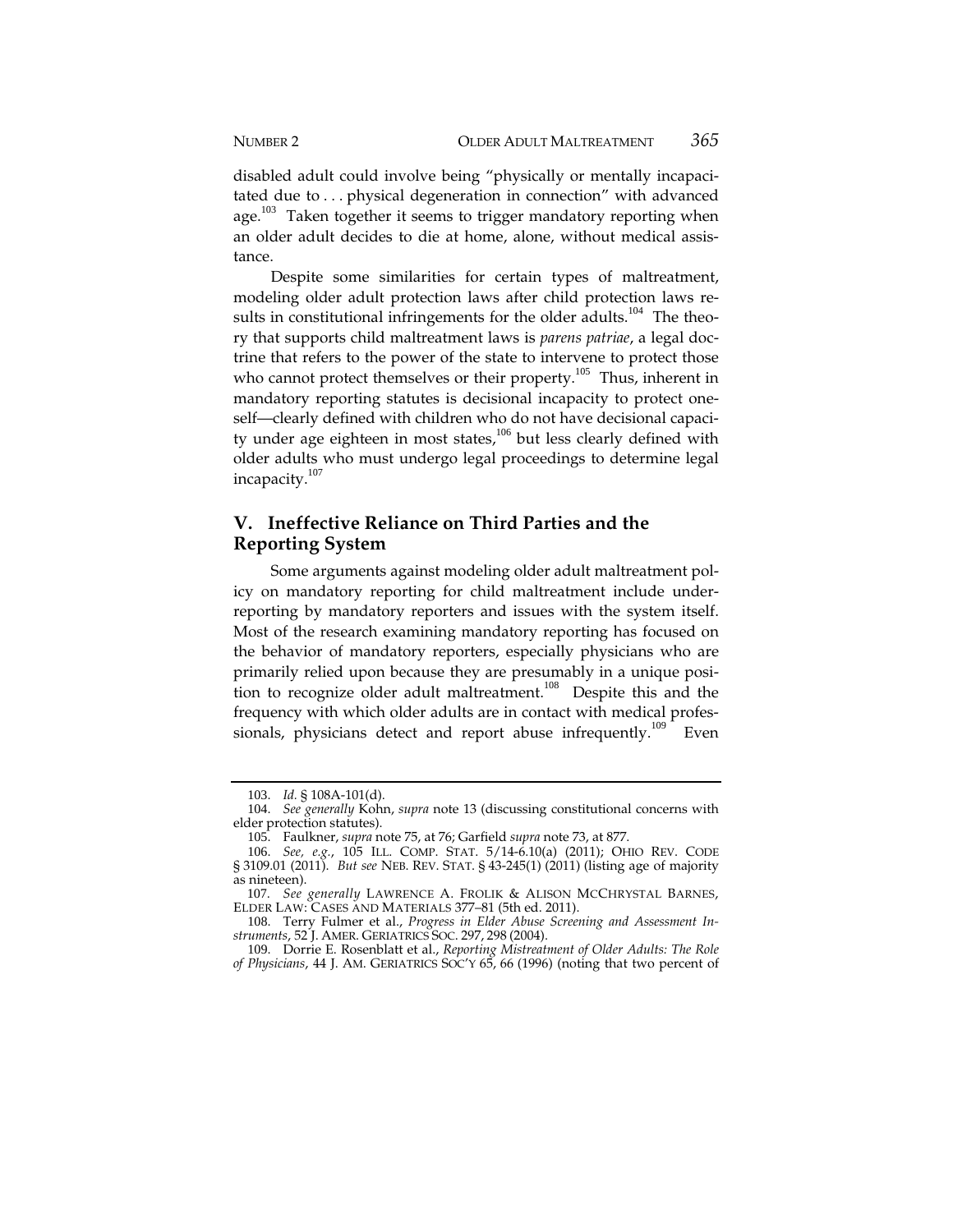though physicians have expressed awareness that reporting is a requirement, most did not know the procedures for reporting and the degree of certainty required for reporting.<sup>110</sup> In a study that examined possible interventions for suspected child abuse and older adult abuse, both social workers and physicians were more likely to say they would "report" child abuse, but were more likely to "discuss with the patient" suspected older adult abuse.<sup>111</sup>

Physicians are generally reluctant to report suspected maltreatment of older adults and offer several reasons for this reluctance. First, physicians express concern about accurately diagnosing maltreatment in older adults.<sup>112</sup> The underlying reason, of course, is that abuse symptoms could be concealed by symptoms of medical issues common to older adults. For instance, older adults have difficulties with mobility that often result in falling and bruising.<sup>113</sup> Additionally, when injuries do appear to be abuse-related they are often minor and do not seem to constitute reportable injuries. $114$  Physicians have also stated they have ethical and trust-related concerns with respect to provider-patient confidentiality and rapport.<sup>115</sup> Since the early 1800s, the United States has recognized the confidential nature of this relationship because full disclosure by the patient is in the patient's best interest for treatment.<sup>116</sup> Despite this, the law has carved out exceptions for reasons such as disclosure of criminal activity or maltreatment of children or older adults.<sup>117</sup> In general, these exceptions are intended to protect those who cannot protect themselves—an assumption made about older adults.<sup>118</sup>

reports were made by physicians in a survey of reported cases of abuse in Michigan).

<sup>110</sup>. R. Steven Daniels et al., *Physicians' Mandatory Reporting of Elder Abuse*, 29 GERONTOLOGIST 321, 324 (1989).

<sup>111</sup>. Virginia P. Tilden et al., *Factors that Influence Clinicians' Assessment and Management of Family Violence*, 84 AM. J. PUB. HEALTH 628, 630–31 (1994).

<sup>112</sup>. Daniels et al., *supra* note 110, at 321–22.

<sup>113</sup>. Barber, *supra* note 12, at 123; *see* Janine Robben, *Keeping an Eye Out for Elders: Tough Times Call for Knowing the Signs of Abuse or Neglect*, 69 OR. ST. B. BULL. 19, 27 (2009) (discussing the role of attorneys in spotting the different types of older adult maltreatment).

<sup>114</sup>. Daniels et al., *supra* note 110, at 324.

<sup>115</sup>. Michael A. Rodríguez et al., *Mandatory Reporting of Elder Abuse: Between a Rock and a Hard Place*, 4 ANNALS FAM. MED. 403, 405–06 (2006).

<sup>116</sup>. Faulkner, *supra* note 75, at 82.

<sup>117</sup>. *Id.* at 82–83; *see supra* note 27.

<sup>118</sup>. Faulkner, *supra* note 75, at 83; Garfield, *supra* note 73, at 878.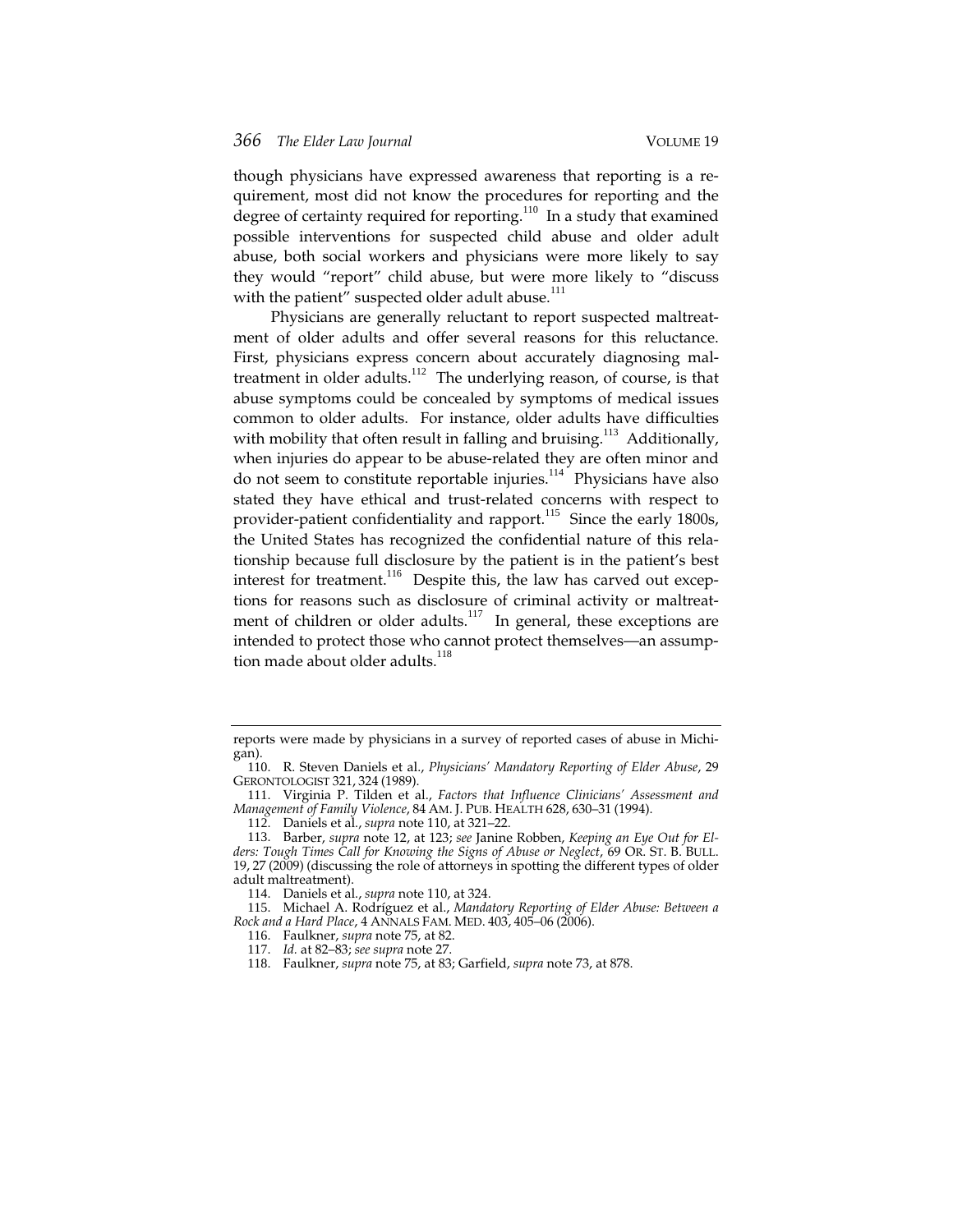The application of the laws has also been problematic. After states first enacted mandatory reporting laws for older adults, one study compared sixteen state older adult abuse reporting statutes and their implementation and found that "information generated by the reporting system was disappointing." $119$  A main reason for the disappointing findings could be the inherent difficulties in studying this topic. In 1991, the United States General Accounting Office (GAO) attempted to study the effectiveness of identifying older adult victims through reporting laws by comparing the forty-two states that had mandatory reporting to the eight states that had voluntary reporting.<sup>120</sup> The GAO concluded that they could not make a "meaningful" comparison" because states had different legal definitions of abuse, different procedures for collecting data, and different immeasurable and extraneous factors relating to reporting.<sup>121</sup>

A survey of public health departments (who are mandatory reporters) has also identified that there is a disconnect between awareness of mandatory reporters and specific activities to support reporting procedures—such that ninety-four percent of respondents were aware of the state law but only twenty to twenty-eight percent described the procedures for reporting in their written procedures or training materials.<sup>122</sup> According to the 1990 report from the Subcommittee on Health and Long-Term Care, even though mandatory reporting statutes have been prevalent since the House Select Committee on Aging first addressed the issue in 1981, the incidence of abuse increased, while the incidence of reporting older adult abuse decreased.<sup>123</sup> Other problems included insufficient funding to provide adequate services and the failures to prosecute alleged abusers.<sup>124</sup>

<sup>119</sup>. Elyse Salend et al., *Elder Abuse Reporting: Limitations of Statutes*, 24 GERONTOLOGIST 61, 64 (1984).

<sup>120</sup>**.** U.S. GOV'T ACCOUNTABILITY OFFICE, GAO HRD-91-74, ELDER ABUSE: EFFECTIVENESS OF REPORTING LAWS AND OTHER FACTORS 2 (1991), *available at* http://www.popcenter.org/problems/crimes\_against\_elderly/PDFs/USGAO\_19 91.pdf.

<sup>121</sup>. *Id.* at 4.

<sup>122</sup>. Phyllis Ehrlich & Georgia Anetzberger, *Survey of State Public Health Departments on Procedures for Reporting Elder Abuse*, 106 PUB. HEALTH REP. 151, 153 (1991).

<sup>123</sup>. SUBCOMM. ON HEALTH & LONG-TERM CARE OF THE H. SELECT COMM. ON AGING, ELDER ABUSE: A DECADE OF SHAME AND INACTION, H.R. REP. NO. 101-752, at xiii (1990).

<sup>124</sup>. Salend et al., *supra* note 119, at 65.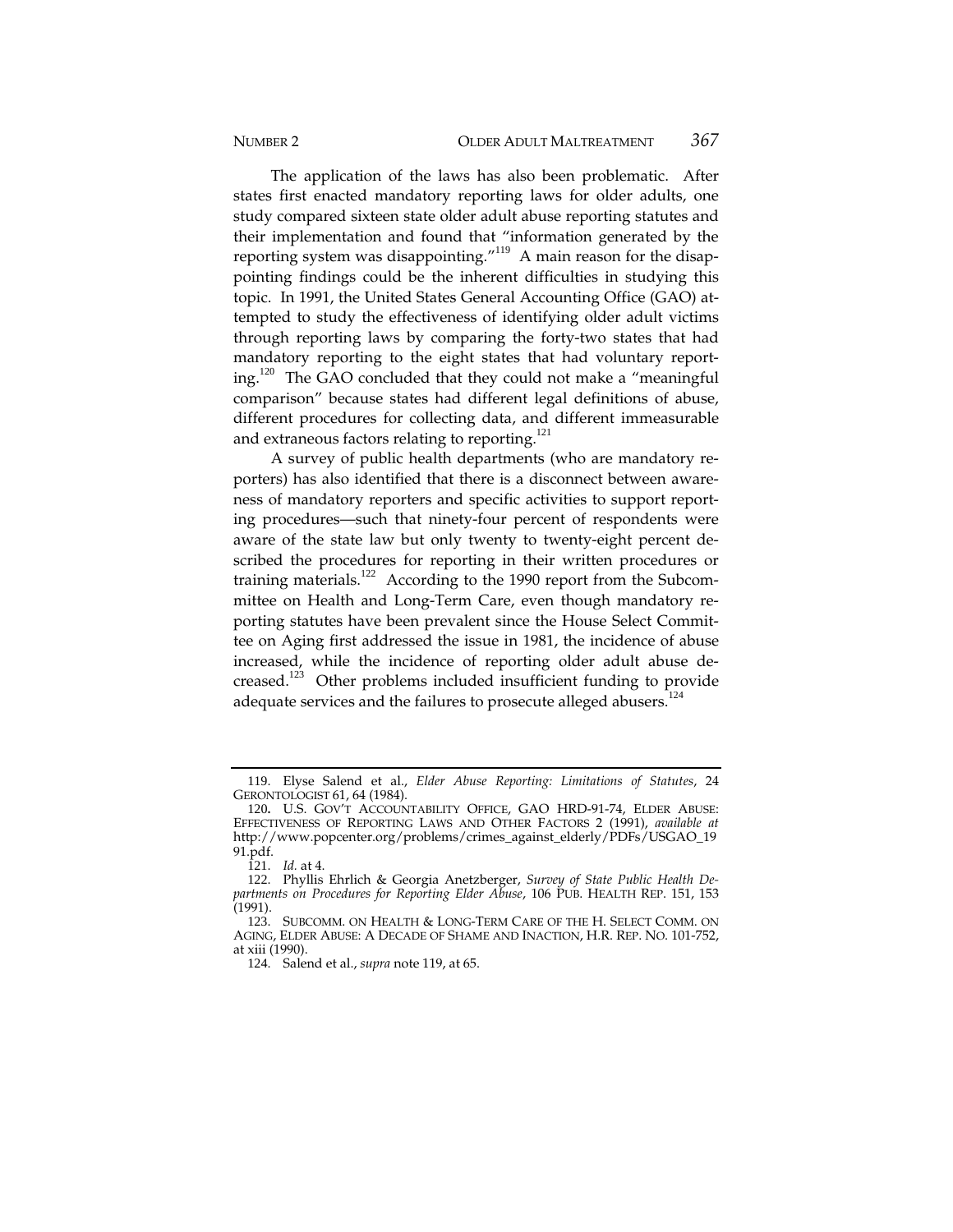Although a suggested solution for identifying victims without reliance on third parties is to empower older adults to self-report, some scholars have suggested under-reporting will still occur due to the negative social stigma attached to being a victim of abuse,<sup>125</sup> the likelihood that older adults will blame themselves for the abuse, $126$  or the aversion to betraying family members. $127$ 

#### **VI. The Current Research**

Although there are certainly strong pressures for older adults not to ask for help, we know very little about their actual views toward reporting in different situations—reasons which may be wellthought out and rational. The research detailed in this Article aimed to address this gap is based on two relevant factors: the type of abuse and the type of caregiver. Further, as part of a larger program of research intended to examine how society and the law can empower older adults, we gathered initial evidence for reasons older adults may not want to report to law enforcement and examined whether there are alternative people with whom older adults may discuss maltreatment.

#### **A. Participants**

The current study included fifty-seven<sup>128</sup> older adults from a midwestern urban city who were part of an older adult participant pool managed by the authors.<sup>129</sup> A total of 118 participants were contacted with appropriate email and telephone follow-ups, resulting in a response rate of forty-eight percent.<sup>130</sup> The current sample was predominately white (ninety-seven percent) and female (sixty-four percent) with a mean age of 69.3 and with a high level of education (seventy-two percent completed college and forty-six percent completed

<sup>125</sup>. Barbara M. Barer, *The Secret Shame of the Very Old: "I've Never Told This to Anyone Else*,*"* 3 J. MENTAL HEALTH & AGING 365, 373 (1997).

<sup>126</sup>. *Id.*

<sup>127</sup>. Kurt C. Kleinschmidt, *Elder Abuse: A Review*, 30 ANNALS EMERGENCY MED. 463, 467 (1997); Sarah S. Sandusky, Note, *The Lawyer's Role in Combating the Hidden Crime of Elder Abuse*, 11 ELDER L.J. 459, 468–69 (2003).

<sup>128</sup>. Two additional participants started the study but withdrew before answering the questionnaire.

<sup>129</sup>. The participant pool included 71.3% female participants, who were 99.2% white with an average age of seventy-two (*SD* = 8).

<sup>130</sup>. Generally, a forty-eight percent response rate for email questionnaires is considered a good response rate.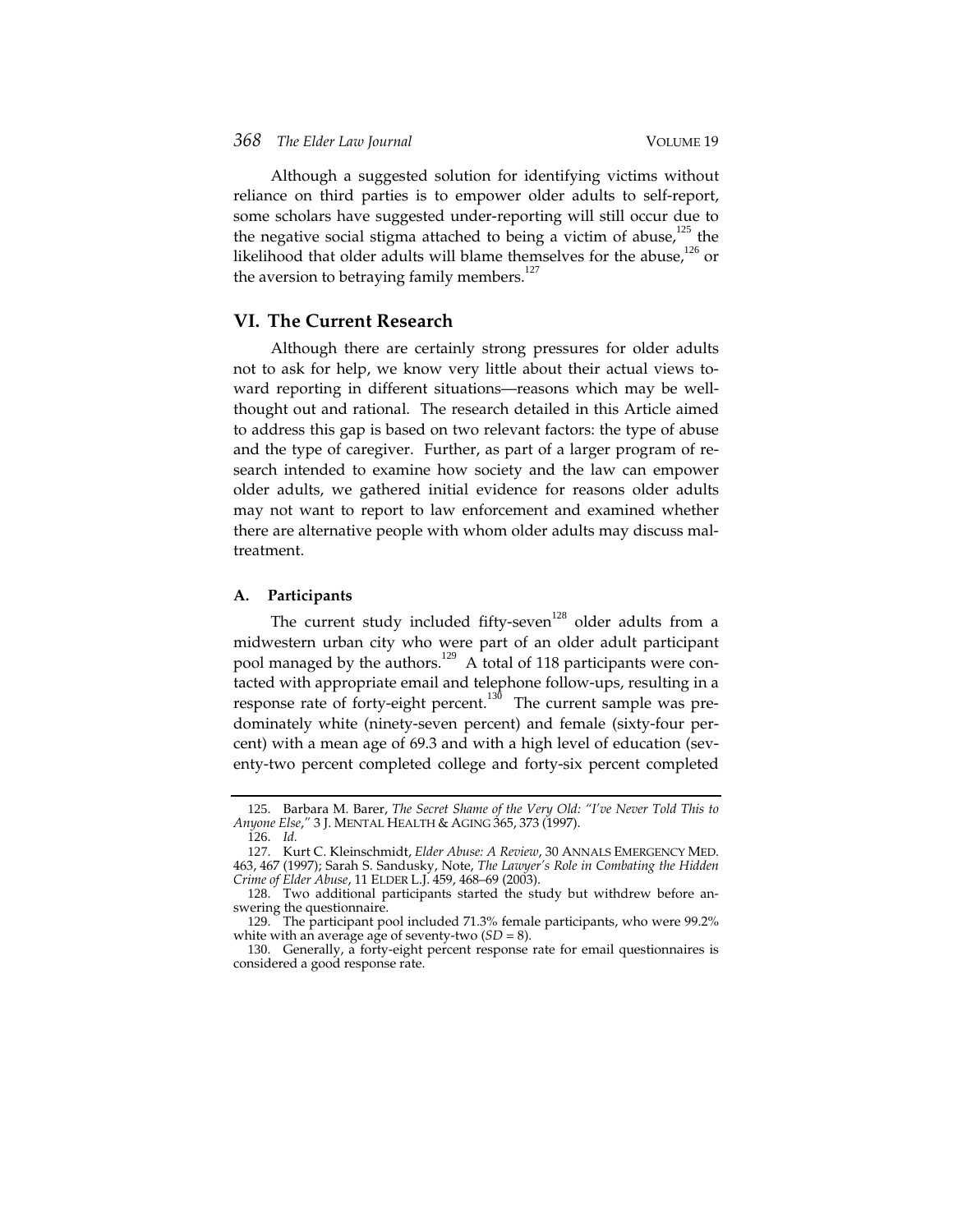graduate or professional school). A small portion of the sample were receiving or giving care (three percent and twelve percent, respectively), which was exclusively by and for family members. Most of the sample self-reported "very good" or "excellent" physical health (sixtythree percent) and mental health (seventy-two percent). Finally, because this was an online study, we asked participants about their comfort level with computers and found that most felt moderately to very comfortable with computers (seventy-nine percent). Our participants were a relatively healthy sample of internet users; yet, they provided a unique perspective in examining potential reporting of maltreatment. Even though older adults who are ill, frail, mentally impaired, or depressed are at a higher risk for maltreatment, older adults who do not fall within one of these risk categories are also at risk for being in abusive situations $131$  and, as noted above, can fall within the mandatory reporting requirements.

#### **B. Procedures and Materials**

Participants were recruited via email or phone and were entered into a raffle for one of four local grocery store gift cards (\$25 each) in exchange for participation. Upon providing informed consent, participants were asked to assume the role, through self-referencing, $132$  of an older adult who had recently undergone hip surgery. They were randomly assigned to one of the types of caregiver conditions: receiving care from an adult child (informal caregiver) or an assisted living facility employee (formal caregiver).<sup>133</sup> For each condition, participants received a series of six, one sentence scenarios describing conduct that could be considered older adult maltreatment according to legal defi $n$ itions<sup>134</sup> but that might also be perceived as not serious enough to warrant reporting. These scenarios included potential instances of:

<sup>131</sup>. *Elder Abuse and Neglect: In Search of Solutions*, AM. PSYCHOL. ASS'N, http:// www.apa.org/pi/aging/resources/guides/elder-abuse.aspx (last visited Nov. 11, 2011).

<sup>132</sup>. Self-referencing techniques are used in vignette methodology to increase empathy when asking participants to assume the role of someone depicted in the vignette. Maureen O'Connor et al., *Explaining Sexual Harassment Judgments: Looking Beyond Gender of the Rater*, 28 L. & HUM. BEHAV. 69, 73 (2004).

<sup>133</sup>. *See infra* Appendix for the example scenarios. Informal caregiver condition,  $n = 32$ ; formal caregiver condition,  $n = 25$ .

<sup>134</sup>. Scenarios were based on examples provided by the National Center on Elder Abuse. Nat'l Ctr. on Elder Abuse, *Major Types of Elder Abuse*, ADMIN. ON AGING, http://www.ncea.aoa.gov/ncearoot/main\_site/FAQ/Basics/Types\_Of\_ Abuse.aspx (last visited Nov. 11, 2011).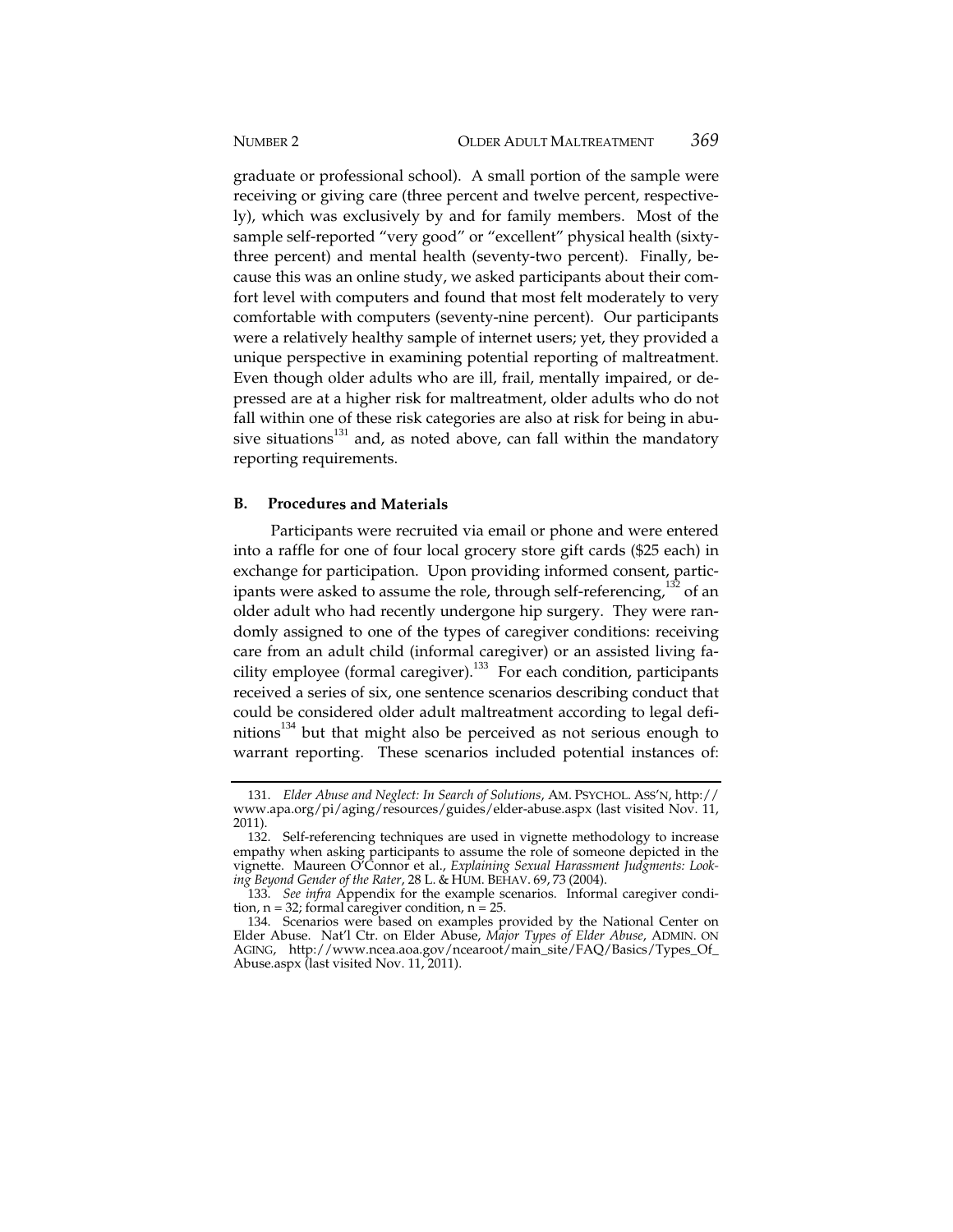intentional neglect, unintentional neglect, physical abuse, emotional or psychological abuse, financial or material exploitation, and sexual abuse.<sup>135</sup> The scenarios were presented in random order, but because of its potentially distressing nature, sexual abuse was always presented last. After each scenario, participants responded to a series of six questions to address their perceptions of the potentially abusive situation.<sup>136</sup> Specifically, the participants indicated whether they saw the perceived situation as morally and legally wrong, whether they would report the situation to the police, reasons they might not report the maltreatment, and whether they would report it to someone other than the police.

#### **C. Study Results**

#### **1. LAY NOTIONS OF MORAL AND LEGAL WRONGNESS**

To understand the older adults' basic notions of potential abuse situations, we asked whether they perceived the described situation as morally and legally wrong on two scales measured from one (not at all wrong) to eight (extremely wrong).<sup>137</sup> We did not provide a standard for either determination, but rather, were interested in general lay notions of both morality and legality. Across both formal and informal caregivers combined, participants saw intentional neglect as most morally wrong (mean  $= 7.89$ ), followed by sexual abuse (7.79), financial abuse (7.67), physical abuse (7.32), emotional abuse (5.82), and unintentional neglect (5.47). The participants' views on which scenarios were legally wrong were similar with intentional neglect perceived as the most legally wrong (7.60), then sexual abuse (7.47), financial abuse (6.88), physical abuse (6.67), unintentional neglect (4.77), and emotional abuse (3.03). Most ratings of moral and legal wrongness did not differ significantly between caregiver types. Respondents perceived financial abuse, however, as more legally wrong when perpetrated by a formal caregiver as compared to an informal caregiver, $138$  and they

<sup>135</sup>. ELDER MISTREATMENT, *supra* note 42, at 35. Statutes do not separate by intentional and unintentional neglect, but we wanted to examine differences between behavior that was intentional and not.

<sup>136</sup>. Questions were based loosely on the work of Faulkner, *supra* note 75, at 89. *See also* Kleinschmidt, *supra* note 127, at 466.

<sup>137</sup>. *See infra* Appendix (describing question wording); *infra* Table 1 (describing results).

<sup>138</sup>. Sexual abuse legal wrongness: *F*(1,55) = 3.22, *p* = .08, *d* = .48; financial abuse legal wrongness:  $F(1,55) = 8.43$ ,  $p = .01$ ,  $d = .76$ ; emotional abuse legal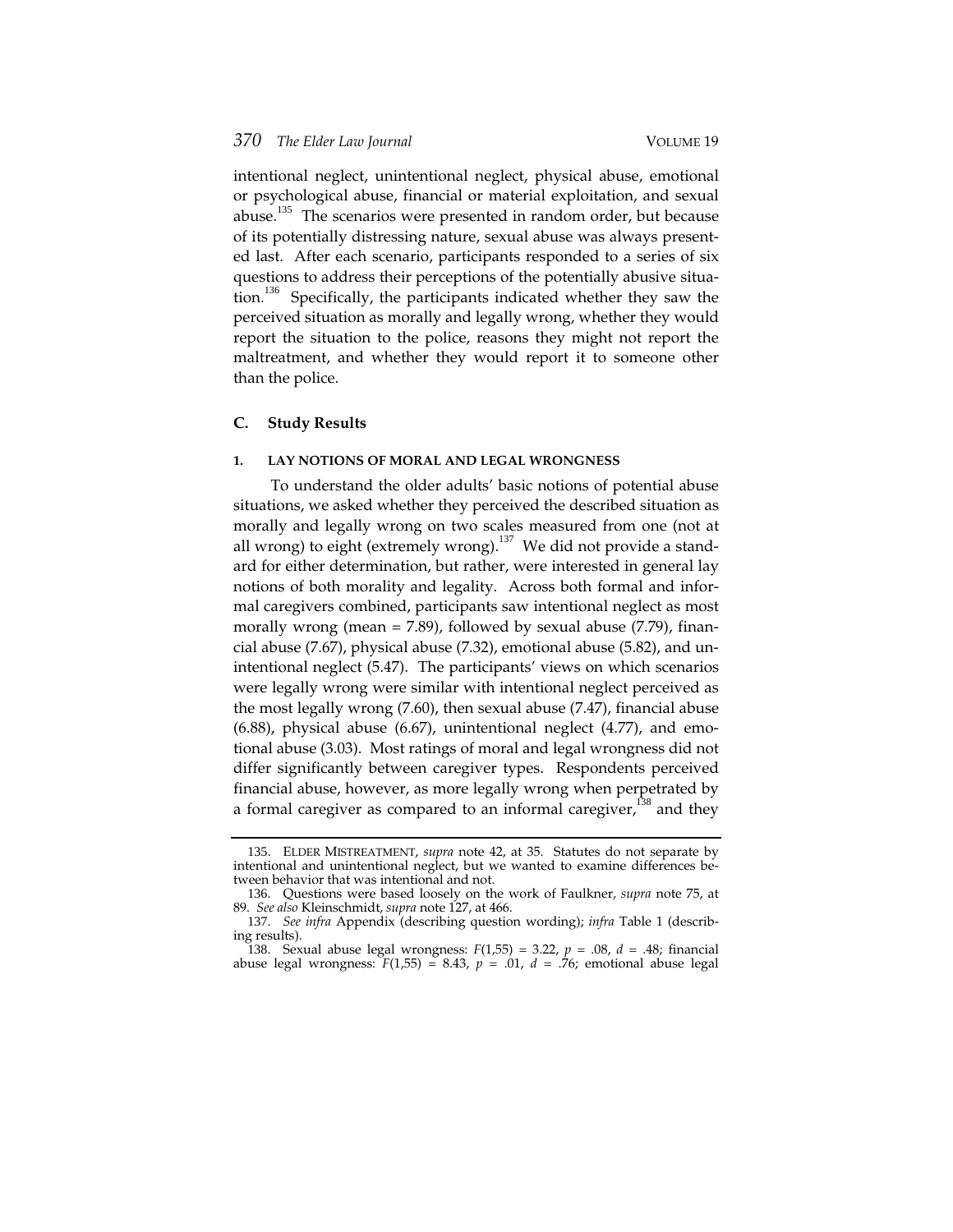perceived unintentional neglect as more morally wrong when perpetrated by an informal caregiver as compared to a formal caregiver.<sup>139</sup> TABLE 1: MORAL AND LEGAL WRONGNESS BY POTENTIAL

MALTREATMENT TYPE AND CAREGIVER TYPE<sup>140</sup>  $(1 = NOT AT ALL; 8 = EXTREMELY)$ 

|                                |                   | Morally wrong    |           | Legally wrong |           |
|--------------------------------|-------------------|------------------|-----------|---------------|-----------|
| Potential<br>Maltreatment Type | Caregiver<br>type | $\boldsymbol{M}$ | <b>SD</b> | M             | <b>SD</b> |
| Sexual Abuse                   | Formal            | 7.88             | .33       | 7.84          | .37       |
|                                | Informal          | 7.72             | .96       | 7.19          | 1.79      |
|                                | Overall           | 7.79             | .75       | 7.47          | 1.39      |
| <b>Financial Abuse</b>         | Formal            | 7.88             | .33       | $7.72+$       | .84       |
|                                | Informal          | 7.50             | 1.19      | $6.22^{+}$    | 2.47      |
|                                | Overall           | 7.67             | .93       | 6.88          | 2.06      |
|                                | Formal            | 6.32             | 1.73      | 3.36          | 2.00      |
| <b>Emotional Abuse</b>         | Informal          | 5.44             | 2.03      | 2.78          | 2.14      |
|                                | Overall           | 5.82             | 1.94      | 3.03          | 2.08      |
| Physical Abuse                 | Formal            | 7.08             | 1.50      | 6.84          | 1.31      |
|                                | Informal          | 7.50             | .80       | 6.53          | 1.54      |
|                                | Overall           | 7.32             | 1.17      | 6.67          | 1.44      |
| Unintentional<br>Neglect       | Formal            | $4.64*$          | 2.61      | 4.60          | 2.71      |
|                                | Informal          | $6.13*$          | 2.17      | 4.91          | 2.75      |
|                                | Overall           | 5.47             | 2.46      | 4.77          | 2.71      |
| Intentional<br>Neglect         | Formal            | 7.92             | .40       | 7.80          | .50       |
|                                | Informal          | 7.88             | .49       | 7.44          | 1.01      |
|                                | Overall           | 7.89             | .45       | 7.60          | .84       |

NOTE. Significant differences by caregiver condition indicated in superscript (\* *p* < .05;  $+p < .10$ ).

wrongness: *F*(1,55) = 1.09, *p* = .30, *d* = .28; physical abuse legal wrongness: *F*(1,55) = .64, *p* = .43, *d* = .21; unintentional neglect legal wrongness: *F*(1,55) = .18, *p* = .68, *d* = .11; intentional neglect legal wrongness: *F*(1,55) = 2.68, *p* = .11, *d* = .43.

139. Sexual abuse moral wrongness: *F*(1,55) = .65, *p* = .43, *d* = .21; financial abuse moral wrongness:  $F(1,55) = 2.39$ ,  $p = .13$ ,  $d = .41$ ; emotional abuse moral wrongness: *F*(1,55) = 3.02, *p* = .09, *d* = .46; physical abuse moral wrongness: *F*(1,55) = 1.84, *p* = .18, *d* = .36; unintentional neglect moral wrongness: *F*(1,55) = 5.50, *p* = .02, *d* = .62; intentional neglect moral wrongness: *F*(1,55) = .14, *p* = .71, *d* = .10.

140. None of the participants (zero percent) chose "not at all" morally or legally wrong for the formal or informal caregivers in the potential sexual abuse, financial abuse, intentional neglect, or physical abuse scenarios.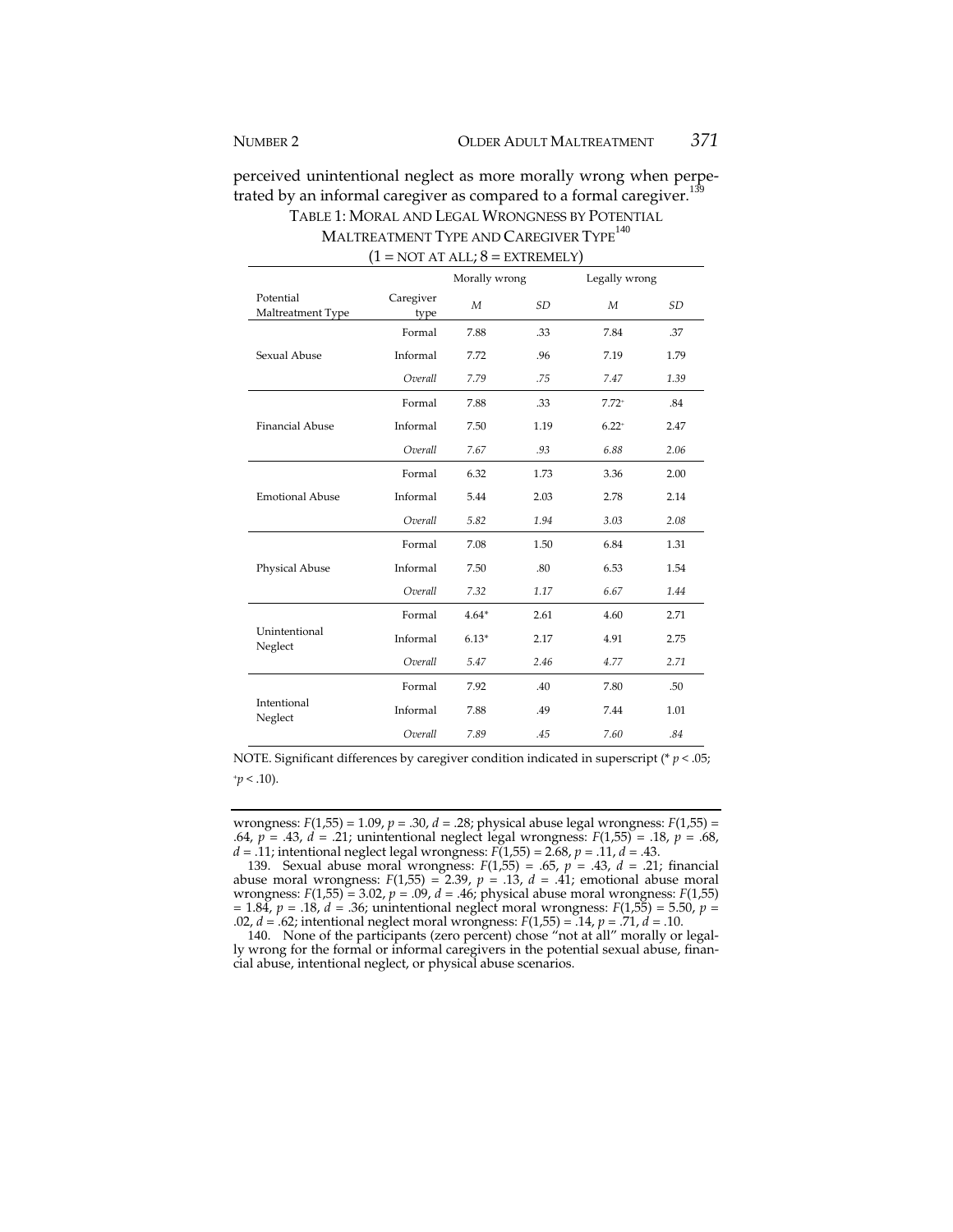#### **2. MALTREATMENT BEHAVIORS OLDER ADULTS ARE LIKELY TO REPORT TO THE POLICE**

To shed light on which potential maltreatment behaviors older adults would report to the police, we first examined reporting by kind of maltreatment and type of caregiver.<sup>141</sup> Combined across both types of caregivers, participants were most likely to report the described potential sexual abuse (eighty-seven percent would report) and intentional neglect (eighty-three percent). Around half of the participants said they would report the potential financial abuse (sixty-one percent) and physical abuse (forty-three percent). Unintentional neglect (twenty-eight percent) and emotional abuse (seven percent) garnered the fewest participants indicating that they would report. Reporting was not significantly different by caregiver type for most kinds of maltreatment—with participants reporting maltreatment from informal and formal caregivers similarly. Financial abuse and sexual abuse, however, were more likely to be reported when the caregiver was a formal caregiver than an informal caregiver.<sup>142</sup>

<sup>141</sup>. *See infra* Table 2; *infra* Appendix (describing question wording).

<sup>142.</sup> Potential financial abuse:  $x^2(1) = 34.79$ ,  $p < 0.001$ , Cramer's V = .78; potential sexual abuse:  $x^2(1) = 3.71$ ,  $p = .06$ , Cramer's V = .25; potential intentional neglect: *x* 2 (1) = .14, *p* = .50, Cramer's V = .05; potential unintentional neglect: *x* 2 (1) = 1.63, *p* = .16, Cramer's V = .17; potential physical abuse:  $x^2(1) = .64$ ,  $p = .30$ , Cramer's V = ... .11; potential emotional abuse: *x* (1) = .07, *p* = .60, Cramer's V = .03.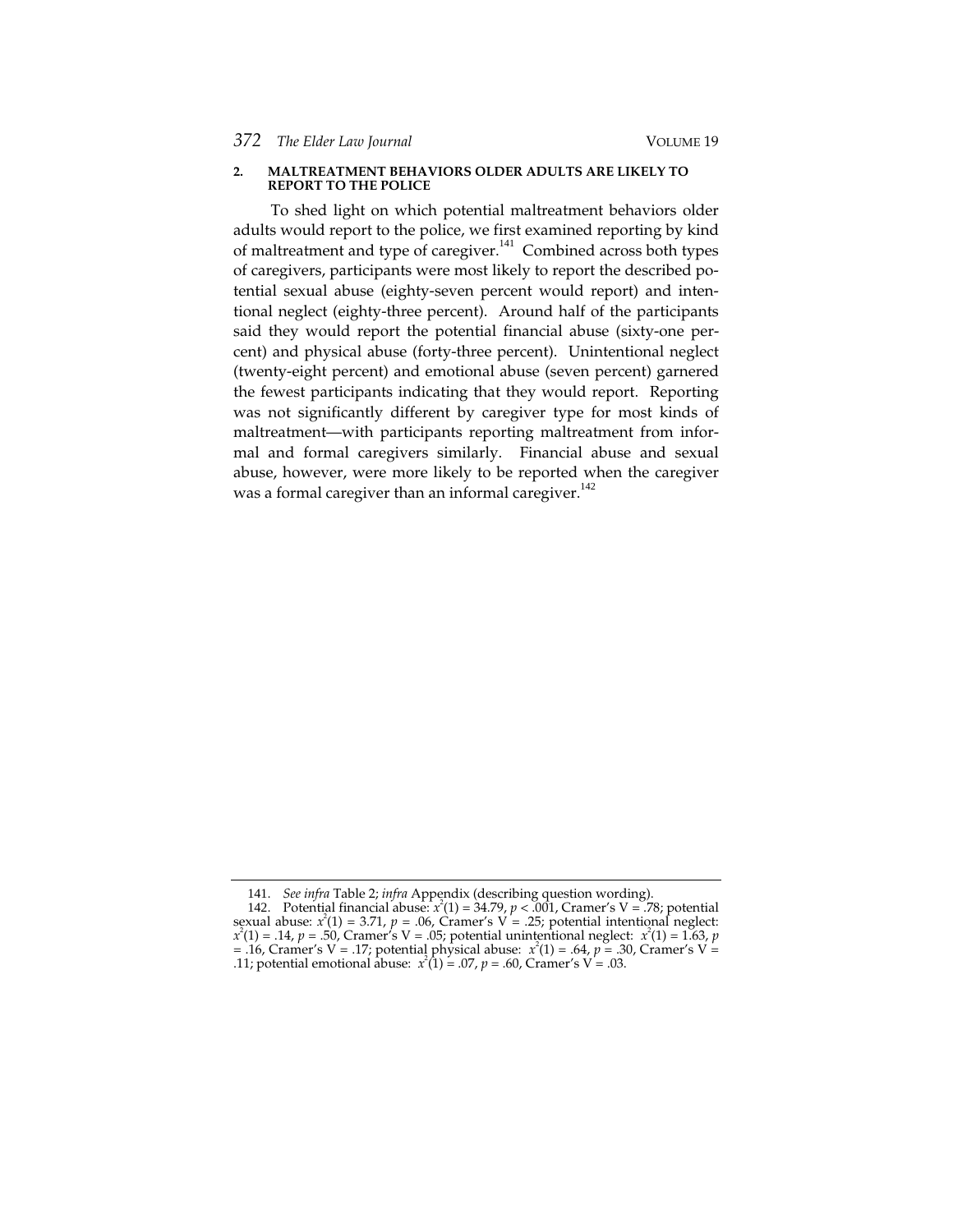| Potential<br>Maltreatment<br>Type | Caregiver Type | % Who Would<br>Report |  |
|-----------------------------------|----------------|-----------------------|--|
|                                   | Formal         | $96.0^+$              |  |
| Sexual Abuse <sup>+</sup>         | Informal       | $78.1^*$              |  |
|                                   | Overall        | 87.1                  |  |
|                                   | Formal         | $100.0^{\degree}$     |  |
| Financial Abuse                   | Informal       | $21.9^{\degree}$      |  |
|                                   | Overall        | 61.0                  |  |
|                                   | Formal         | 8.0                   |  |
| Emotional Abuse                   | Informal       | 6.3                   |  |
|                                   | Overall        | 7.2                   |  |
| Physical Abuse                    | Formal         | 48.0                  |  |
|                                   | Informal       | 37.5                  |  |
|                                   | Overall        | 42.8                  |  |
|                                   | Formal         | 20.0                  |  |
| Unintentional<br>Neglect          | Informal       | 35.5                  |  |
|                                   | Overall        | 27.8                  |  |
|                                   | Formal         | 84.0                  |  |
| Intentional<br>Neglect            | Informal       | 87.5                  |  |
|                                   | Overall        | 83.1                  |  |

TABLE 2: REPORTING RATES BY POTENTIAL MALTREATMENT TYPE AND CAREGIVER TYPE

NOTE. Significant differences by caregiver condition indicated in superscript  $\dot{p} < .05$ ;  $p < .10$ ).

Additionally, participants who said they would not report a behavior were asked why they indicated that they would not report.<sup>143</sup> Specifically, we asked if they would not report because: they felt the behavior did not need to be reported, the police would not do anything about it, they would rather deal with the issue without the police, they believed that the perpetrator would get what he or she deserved anyway, they would be embarrassed, they feared retaliation, or they did not want to get the employee or adult child in trouble. Participants could select as many response options as they desired; thus

<sup>143</sup>. *See infra* Appendix (describing question wording).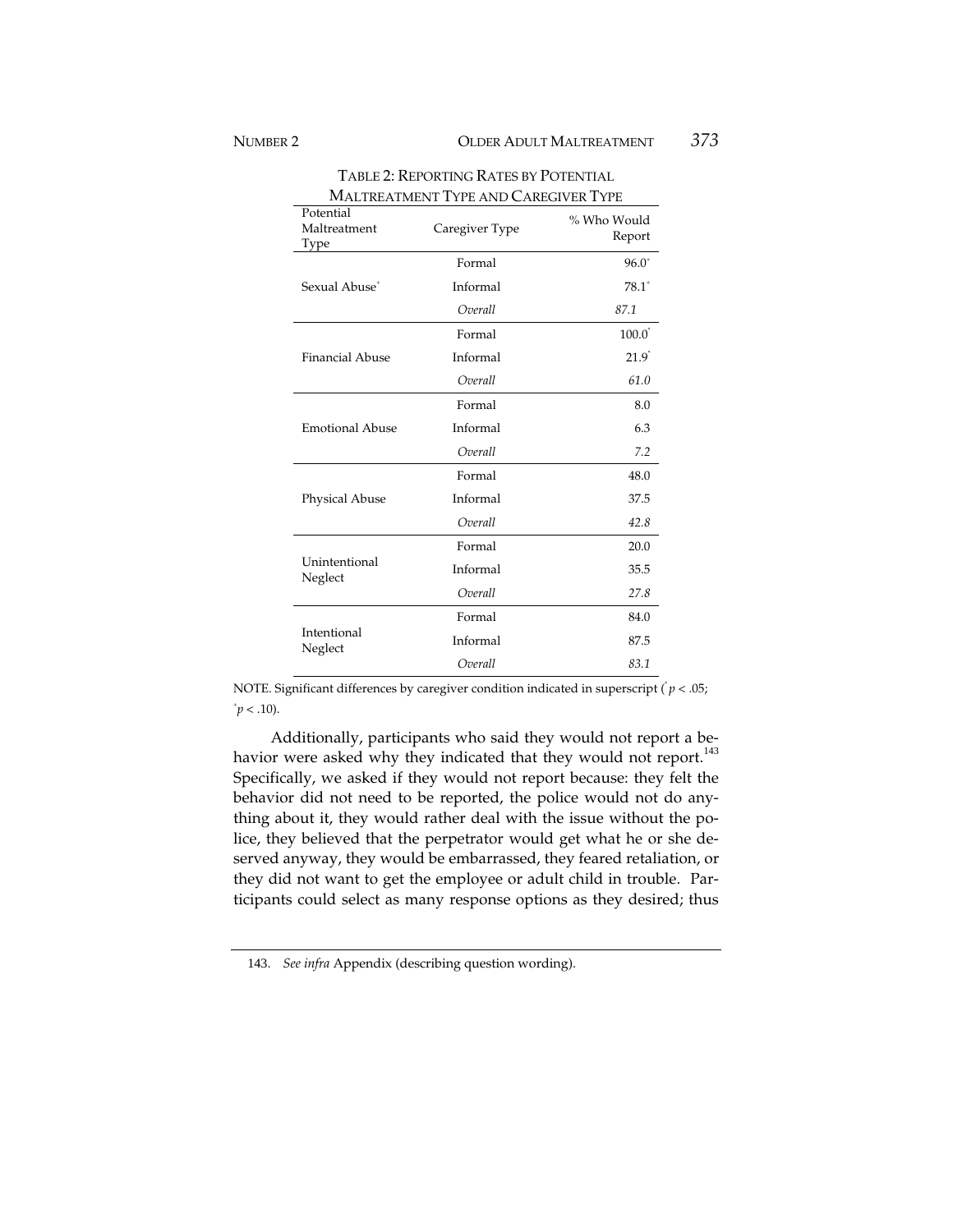percentages represent the frequency that each response was selected from the total number of selected responses across all participants.

For the few participants who said they would not report in the potential intentional neglect and sexual abuse scenarios, the stated rationales for not reporting were spread equally across all of the response options; no one option was endorsed more than another. For the other types of potential abuse, participant responses suggested that they did not want to involve the police but would rather handle the situations themselves. For example, in the potential financial abuse scenario perpetrated by an informal caregiver, seventy-two percent of the respondents<sup>144</sup> said that they would prefer not to involve the police. Similarly, for the potential emotional abuse, seventy-four percent of the respondents $145$  in the formal caregiver condition who said they would not report and sixty-seven percent of respondents<sup>146</sup> in the informal caregiver condition who said they would not report, did so because they preferred to address the issue without involving the police. Similar emphasis on not involving the police emerged for physical abuse<sup>147</sup> and unintentional neglect.<sup>148</sup> None of the other reasons for not reporting garnered a similar level of endorsement.

<sup>144</sup>. Out of the twenty-five participants who said they would not report the potential financial abuse incident perpetrated by an informal caregiver, eighteen endorsed, "I would prefer to deal with matters such as this without involving the police."

<sup>145</sup>. Out of the twenty-three participants who said they would not report the potential emotional abuse incident perpetrated by a formal caregiver, seventeen endorsed, "I would prefer to deal with matters such as this without involving the police.'

<sup>146</sup>. Out of the thirty participants who said they would not report the potential emotional abuse incident perpetrated by an informal caregiver, twenty endorsed, "I would prefer to deal with matters such as this without involving the police."

<sup>147</sup>. Out of the twelve participants who said they would not report the potential physical abuse incident perpetrated by a formal caregiver, eleven (ninety-two percent) endorsed, "I would prefer to deal with matters such as this without involving the police." Out of the twenty participants who said they would not report the potential physical abuse incident perpetrated by an informal caregiver, thirteen (sixty-five percent) endorsed, "I would prefer to deal with matters such as this without involving the police."

<sup>148</sup>. Out of the twenty participants who said they would not report the potential unintentional neglect incident perpetrated by a formal caregiver, fourteen (seventy percent) endorsed, "I would prefer to deal with matters such as this without involving the police." Out of the twenty participants who said they would not report the potential unintentional incident perpetrated by an informal caregiver, twelve (sixty percent) endorsed, "I would prefer to deal with matters such as this without involving the police."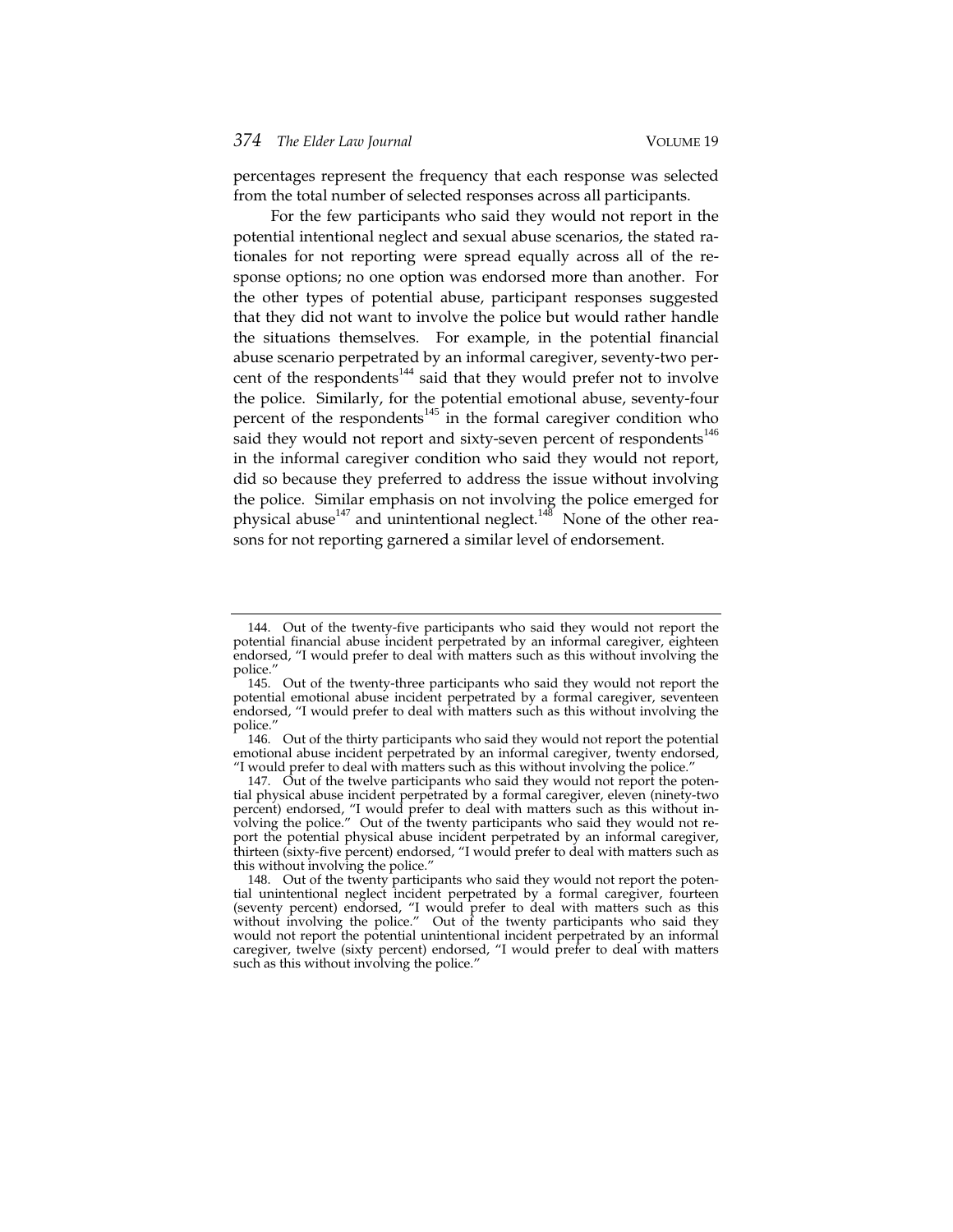#### **3. INSTITUTIONS OR INDIVIDUALS WITH WHOM THE OLDER ADULT MIGHT DISCUSS MALTREATMENT**

In an effort to explore other potential resources for older adults, we also asked our participants who they would likely tell if something like the situation in the description occurred, regardless of whether they also told the police.<sup>149</sup> For this question, participants could again select as many response options as desired; thus percentages represent the frequency that each response was selected from the total number of selected responses across all participants. Importantly, across caregiver type and maltreatment type, family members were consistently the most often cited individuals.

<sup>149</sup>. The question was phrased as follows: Is there anyone else you might discuss this scenario with? [yes/no]. If yes, who? (check all that apply). *See infra* Appendix (describing complete question wording).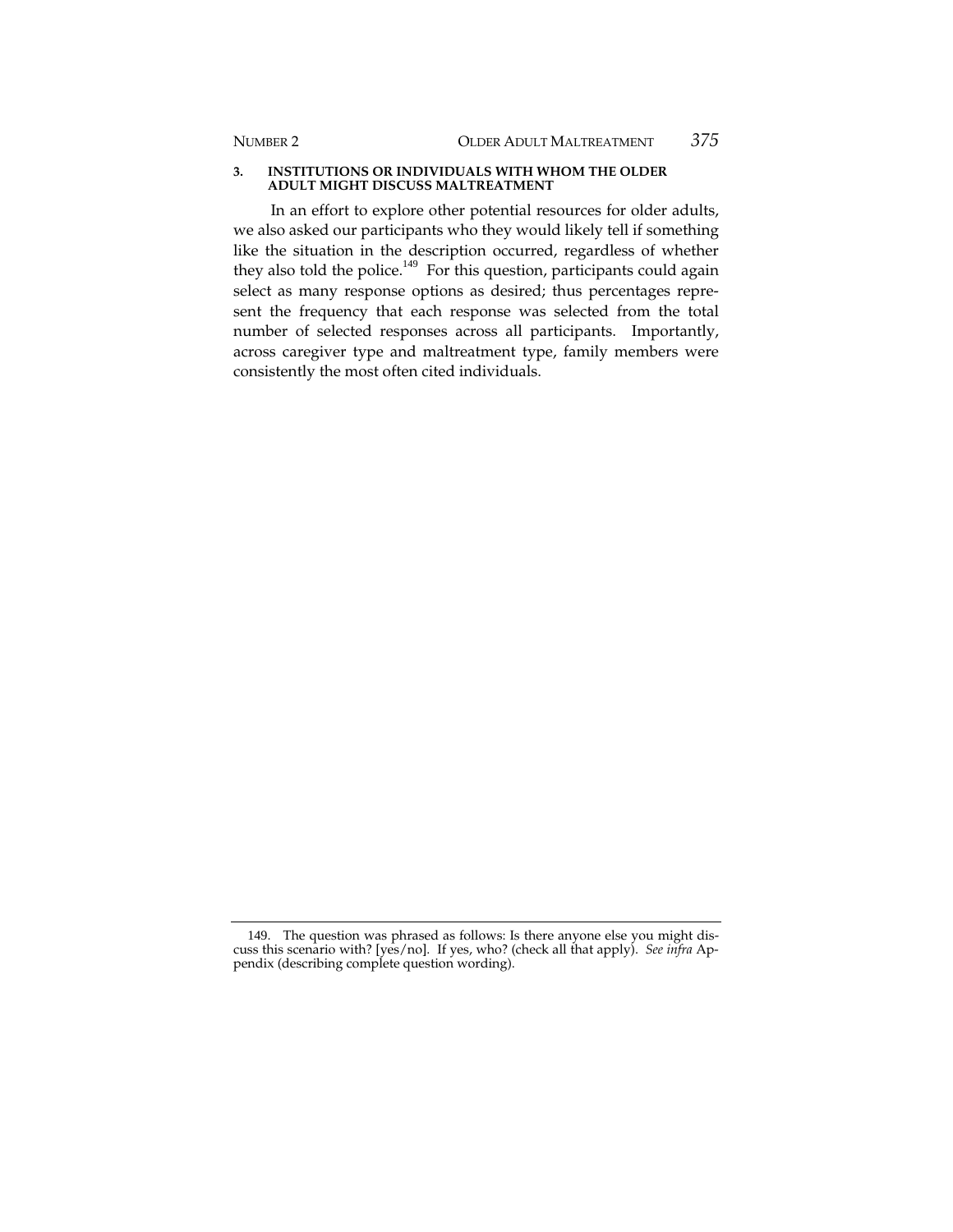## *376 The Elder Law Journal* VOLUME 19

| MALTREATMENT TYPE AND CAREGIVER TYPE |                      |           |              |  |  |
|--------------------------------------|----------------------|-----------|--------------|--|--|
| Maltreatment                         | Discuss the          | % Within  | $%$ within   |  |  |
| Type                                 | Behavior with        | Informal  | Formal       |  |  |
|                                      |                      | Caregiver | Caregiver    |  |  |
|                                      | Family member        | 66        | 0            |  |  |
|                                      | Member of the        | 22        | $\Omega$     |  |  |
| Sexual Abuse                         | clergy               |           |              |  |  |
|                                      | Anonymous hotline    | 31        | 0            |  |  |
|                                      | Doctor               | 50        | $\mathbf{0}$ |  |  |
|                                      | Other                | 19        | $\Omega$     |  |  |
|                                      | Family member        | 78        | 92           |  |  |
|                                      | Member of the        | 16        | 12           |  |  |
| <b>Financial Abuse</b>               | clergy               |           |              |  |  |
|                                      | Anonymous hotline    | 16        | 28           |  |  |
|                                      | Doctor               | $\Omega$  | 24           |  |  |
|                                      | Other                | 19        | 32           |  |  |
|                                      | Family member        | 72        | 76           |  |  |
|                                      | Member of the clergy | 19        | 20           |  |  |
| <b>Emotional Abuse</b>               | Anonymous hotline    | 6         | 20           |  |  |
|                                      | Doctor               | 13        | 16           |  |  |
|                                      | Other                | 19        | 36           |  |  |
| Physical Abuse                       | Family member        | 66        | 88           |  |  |
|                                      | Member of the clergy | 22        | 20           |  |  |
|                                      | Anonymous hotline    | 13        | 20           |  |  |
|                                      | Doctor               | 25        | 60           |  |  |
|                                      | Other                | 25        | 44           |  |  |
|                                      | Family member        | 72        | 84           |  |  |
| Unintentional                        | Member of the clergy | 28        | 20           |  |  |
| Neglect                              | Anonymous hotline    | 10        | 16           |  |  |
|                                      | Doctor               | 34        | 28           |  |  |
|                                      | Other                | 16        | 24           |  |  |
| Intentional<br>Neglect               | Family member        | 78        | 92           |  |  |
|                                      | Member of the clergy | 34        | 28           |  |  |
|                                      | Anonymous hotline    | 22        | 40           |  |  |
|                                      | Doctor               | 59        | 64           |  |  |
|                                      | Other                | 25        | 36           |  |  |

## TABLE 3: OTHER PERSONS BESIDES THE POLICE WITH WHOM THE BEHAVIOR WOULD BE DISCUSSED BY POTENTIAL

## **VII. Discussion and Analysis of Study Results**

With the older adult population increasing in numbers and age, incidences of abuse and legislated responses to such abuse are also increasing. Many states have chosen to mirror older adult protection laws from their child protection systems. This application of the *parens patriae* notion serves to protect older adults as vulnerable persons but also undermines older adults' autonomy and self-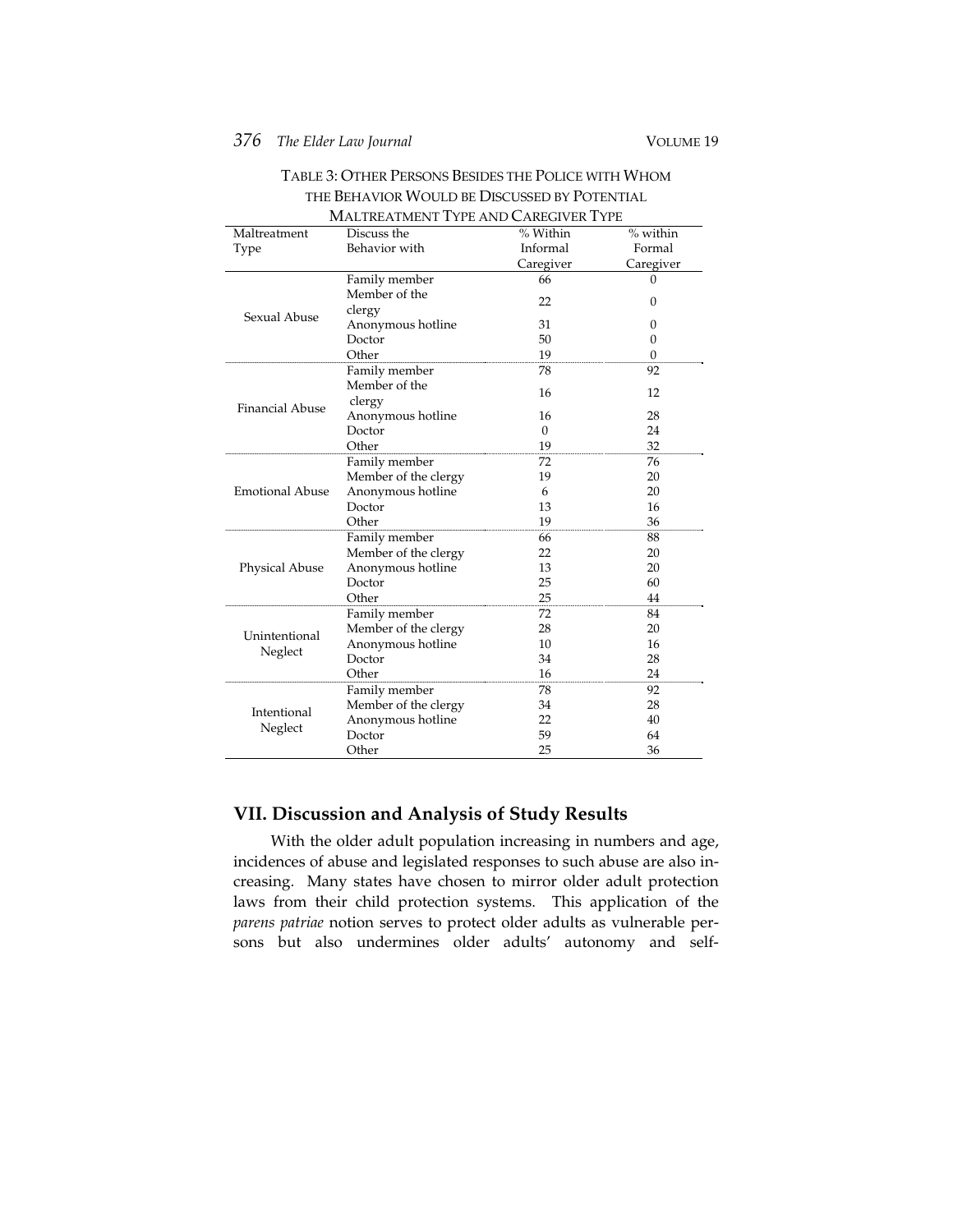determination. Relying on self-reporting of abuse would be one way to presume competency until proven otherwise, but we know very little about how older adults view possible abuse situations and their perceptions of reporting such abuse.

#### **A. Moral and Legal Wrongfulness**

This study explored how older adults perceive the general legal and moral wrongfulness of situations of potential abuse. One reason for mandatory reporting laws would be that older adults need the protection because they would not understand that abuse is unacceptable. Such a notion, borrowed from the child abuse policies, assumes that older adults are just like children and in need of protection because of their age. Although the study questions did not probe beyond the simple questions of generic legal and moral wrongfulness, the older adults from our sample do understand that maltreatment is wrong—both morally and legally. This was true for different types of maltreatment across both formal and informal caregivers.<sup>150</sup> Financial abuse, emotional abuse, and unintentional neglect deserve additional exploration. For financial abuse, the participants saw a caregiver misrepresenting the use of the older adult's money as more legally wrong when it was a formal rather than an informal caregiver. This may be because the older adults felt that they would have given the money to the informal caregiver without the need for the caregiver to lie because the caregiver was their adult child. On the other hand, it could be that the participants did not understand that a family member stealing is just as legally wrong as a non-family member stealing. There is no way to know from the current study, but it raises an important area of future research consideration, especially because of the prevalence of financial abuse and the stark difference between the older adults' and children's systems regarding financial abuse.<sup>151</sup>

The moral and legal wrongfulness of emotional abuse and unintentional neglect should also be investigated further with much richer scenarios and deeper questions. The scenarios for both of these potential types of abuse were relatively weak. Although they both involved caregiver behaviors that technically could have been characterized as maltreatment, without information about the intensity, duration, and

<sup>150</sup>. *See supra* Table 1.

<sup>151</sup>. *See supra* notes 63–70 and accompanying text.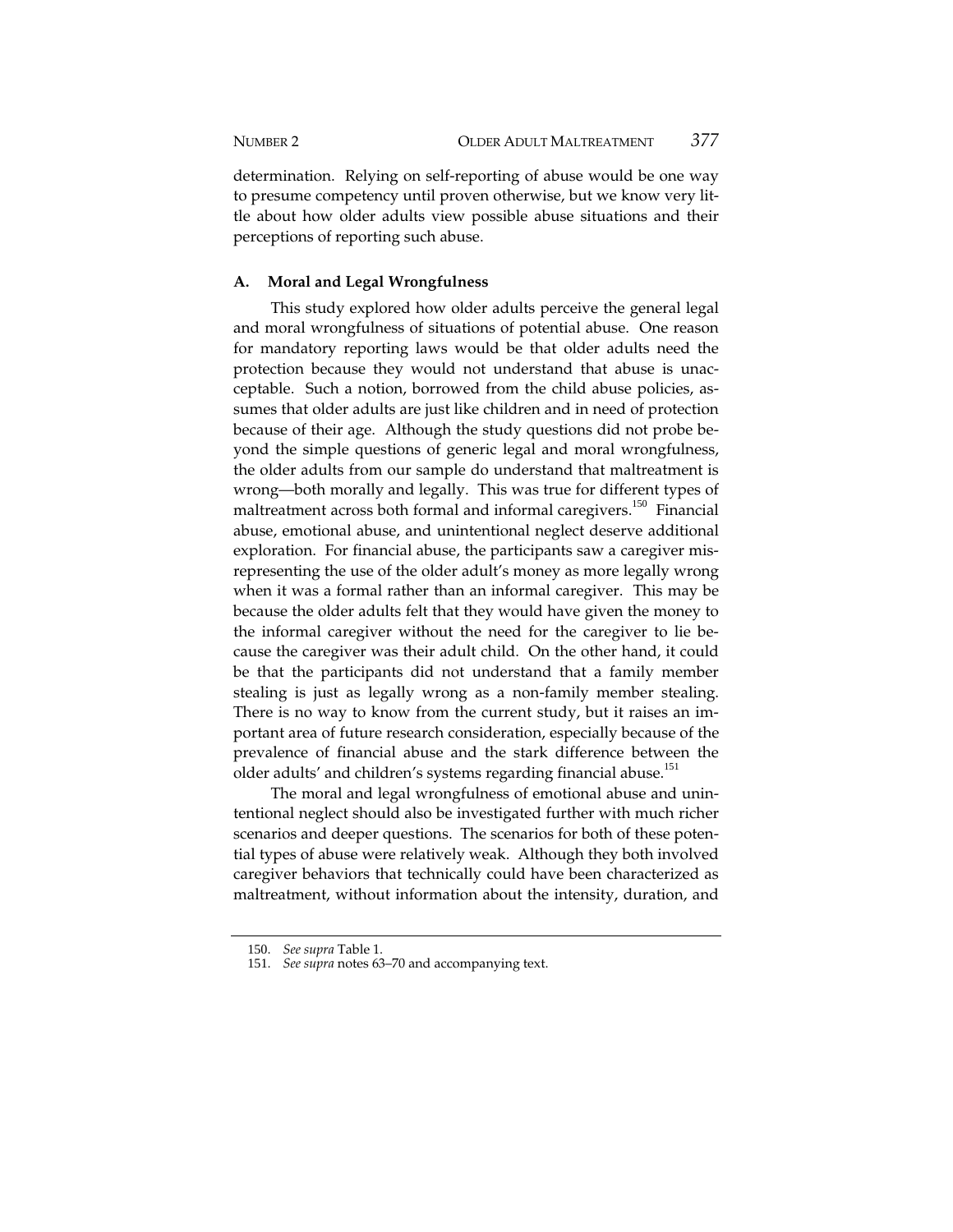frequency, the scenarios have questionable legal importance and effect. Nonetheless, the potential unintentional neglect perpetrated by a formal caregiver was seen as significantly less morally wrong than when an informal caregiver was involved. Perhaps the participants were willing to make greater allowances for the adult child rather than the formal caregiver. That idea, however, carries an underlying notion that older adults may believe that they do not deserve as attentive a level of care when it is provided by an informal caregiver. Clearly, older adults' moral and legal notions concerning potential abuse provide a ripe area for examination insomuch as they speak to the viability of empowering older adults with the responsibility of self-reporting.

#### **B. Reporting**

The study results also suggest that, in general, the participants thought they would be more likely to report abuse when it occurred in a formal caregiving situation as opposed to an informal caregiving situation, with both the sexual and financial abuse garnering differences. Financial abuse in particular was viewed very differently when a formal versus informal caregiver was involved. Importantly, the descriptions were identical except for the perpetrator of the abuse. For the financial abuse situation, the caregiver was described as having had the older adult write a check and telling the older adult that it was to buy a gift for the older adult's grandchild, but it was actually to benefit the caregiver. Every participant<sup>152</sup> who read this scenario in the formal caregiving condition thought they would be likely to report the abuse; whereas, less than one-quarter<sup>153</sup> thought they would report when it was an informal caregiver. Additionally, a number of participants who said they would not report the financial abuse perpetrated by an informal caregiver did so because they did not want to get the police involved in matters such as this, they did not think the police would do anything about it, or they did not think the behavior needed to be reported.

Why might there be such a discrepancy in projected reporting? Apparently it is not because they viewed the behavior as significantly

<sup>152</sup>. *See supra* Table 2 (noting that 100% of participants would report financial abuse by formal caregiver).

<sup>153</sup>. *See supra* Table 2 (noting that 21.9% of participants would report financial abuse by informal caregiver).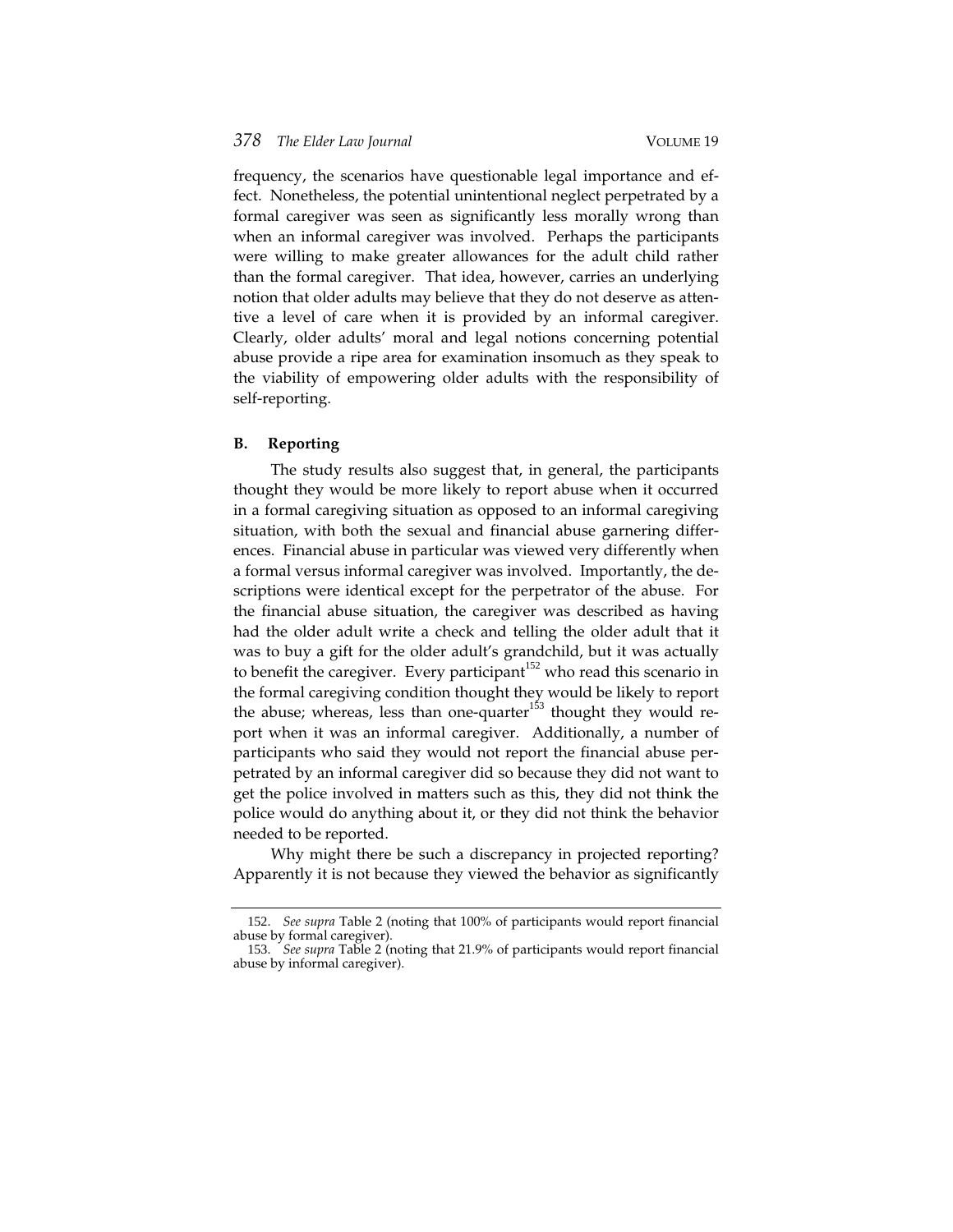more or less morally wrong when perpetrated by either a formal or an informal caregiver.<sup> $154$ </sup> One reason for the discrepancy is the very different context between child abuse and older adult abuse with regard to financial abuse. Children normally do not possess any amount of financial wealth, which makes financial abuse a practical impossibility. Older adults, even those who are not particularly wealthy, generally have amassed wealth in their home's equity and savings. $155$  This inherent difference between children and older adults creates a new situation of abuse that has not been discussed in child abuse settings. The differences in projected reporting noted in the study may be due to lack of awareness by older adults that this would be abuse when it occurs in an informal caregiving situation.

For the sexual abuse situation, once again we see significant differences between projected reporting behaviors when a formal versus informal caregiver was described. The respondents read a description of a caregiver who touched the older adult "in a sexual manner" without the consent of the older adult.<sup>156</sup> There seems no readily apparent reason why an informal caregiver's behavior would lead to less reporting. In fact, sexual abuse by formal and informal caregivers was seen as similarly morally and legally wrong.<sup>157</sup> The only differences seemed to be a general conception that the behavior was not reportable or that the police would not do anything about it.<sup>158</sup> Clearly, this is an area in need of further examination. It may be that the participants recognized that embarrassment and shame<sup>159</sup> would result, especially with an adult child as the perpetrator of such abuse.

Although the differences were not significant, respondents reported a lower likelihood of reporting neglect (unintentional and intentional) when a formal caregiver was involved.<sup>160</sup> This difference may be due to the knowledge that in a formal caregiving situation, such as an assisted living facility, there would be other caregivers involved who would presumably be able to provide for the older adult

<sup>154</sup>. *See supra* Table 1 and Part VII.A.

<sup>155</sup>. Dessin, *Financial Abuse of the Elderly*, *supra* note 38, at 301–02.

<sup>156</sup>. *See* Appendix.

<sup>157</sup>. *See supra* Table 1.

<sup>158</sup>. *See supra* Table 2.

<sup>159</sup>. *See* Barer, *supra* note 125, at 373.

<sup>160</sup>. *See supra* Table 2.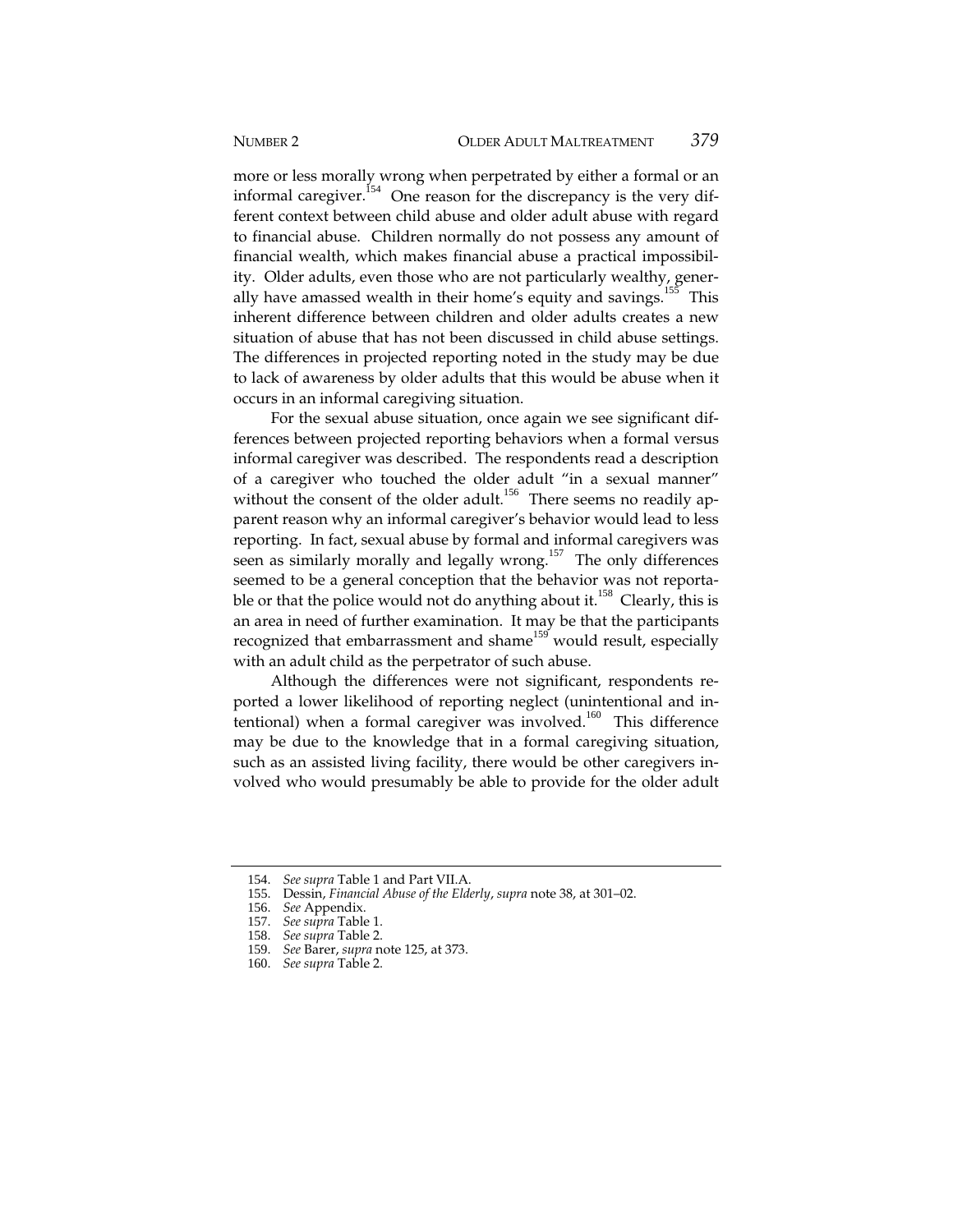when a neglectful caregiver is off duty.<sup>161</sup> This study cannot answer that question, but when the participants were asked about how morally wrong the behaviors were, they saw the unintentional neglect of an informal caregiver as significantly more morally wrong than that of a formal caregiver.<sup>162</sup>

It is clear that older adults often do not want to involve the police in potential maltreatment situations and see family members as being a source of protection and a place to turn in situations of abuse. Participants consistently indicated that they would tell a family member if they found themselves in this kind of a situation. A natural next step in this line of work would be determining the attitudes of family members and their understanding or willingness to report maltreatment.

#### **C. Study Limitations**

Clearly, the current study was a small sample study with a limited scope. One problem is that the respondents were not living in either type of caregiving situation and therefore may think they would report even though they might not. Of course, that would predict a "ceiling effect," but that is not necessarily what the study found. $163$ Although there existed some variation and differences between the formal and informal caregivers, we concede that projected reporting rates are probably higher than they actually would be if all of the ramifications for reporting were present.

Also, the outcomes from the different scenarios would likely be very different. In other words, the type of abuse makes it inherently more or less serious even without a description of the outcome. Withholding food will have a very different outcome than taking some money or saying something that embarrassed the older adult. Of course, this is true in real life also, but state statutes often make different types of maltreatment seem equivalent. Additionally, the two caregiving situations were not exactly the same—one was at the per-

<sup>161</sup>. Our study cannot answer this exact question, but future work could compare an informal versus a formal caregiver both providing services to the older adult in the older adult's home.

<sup>162</sup>. *See supra* Table 1.

<sup>163</sup>. In the current research, a ceiling effect would mean that the majority of respondents would have indicated that they would report abuse in all of the situations. However, we found that there was variation in respondents' predicted reporting.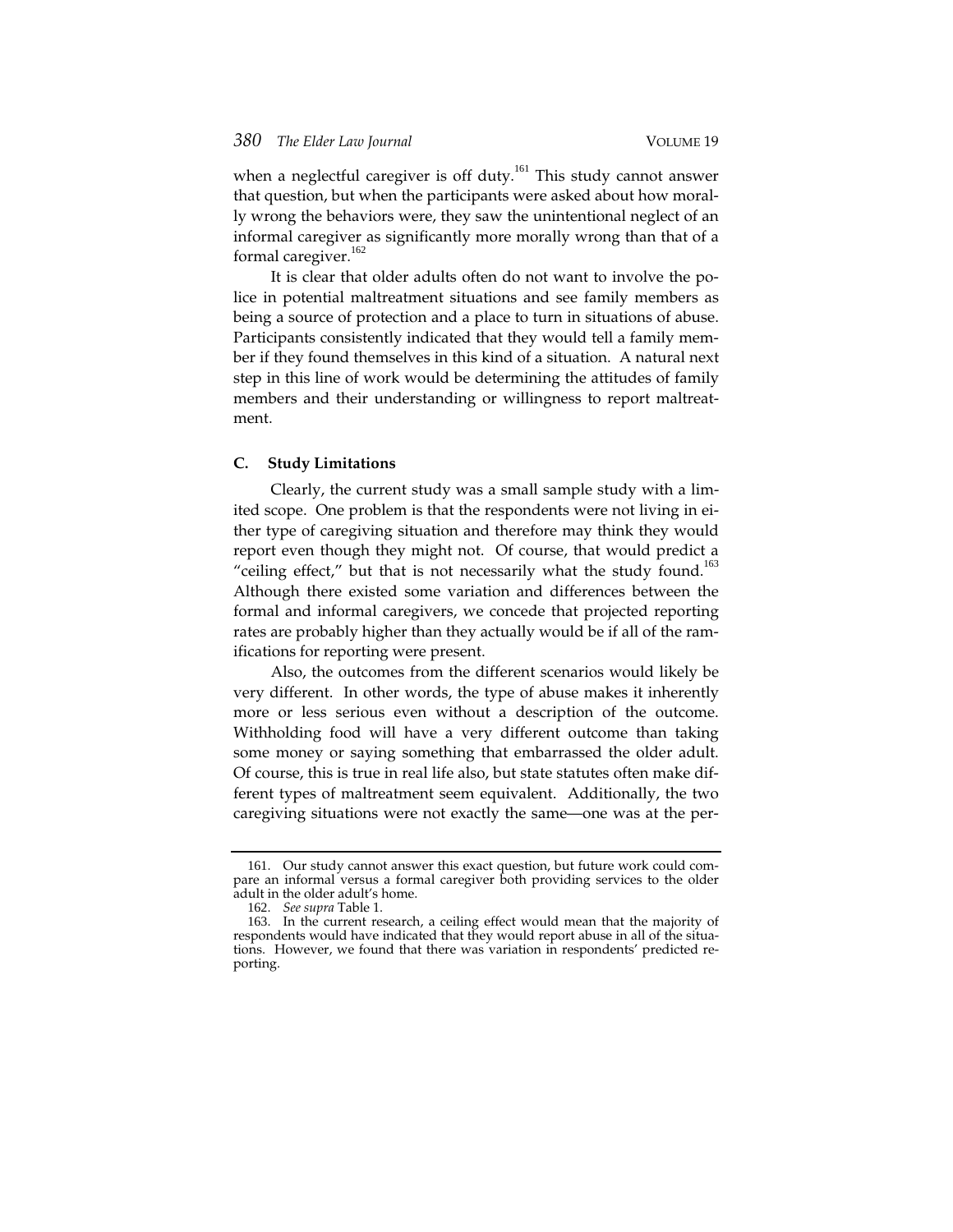son's home and one was in a facility. Although people traditionally think of older adult abuse as occurring within an institutional setting, a home setting is the most common place for abuse to occur.<sup>164</sup> The institutional setting would inherently involve other people (e.g., other care providers and residents), but the informal at-home caregiving situation may not. A better comparison might have been an informal family member caregiver compared to a formal paid caregiver both taking care of the older adult in the older adult's home.

Despite these limitations, the current study provides a glimpse into older adults' views on projected self-reporting of abuse. If scholars are to argue that mandatory reporting laws for older adult abuse are problematic, then alternative protections are needed. One such alternative is empowering the older adults to report; this research suggests that there is work to be done in educating older adults about their rights and appropriate expectations for care, but it would seem that it can be done.

#### **D. Where Do We Go from Here?**

Mandatory reporting is one pathway in attempting to curb older adult maltreatment, but it is fraught with problems that result in subjugating personal freedoms.<sup>165</sup> For children and incapacitated adults, we certainly need a way to ensure maximum protections. For adults who are simply of a certain age and not incapacitated, we seem to have jumped to the troubling conclusion that they also need similar care and protection. One reason for this paternalistic approach is our societal bias against the aged. Ageism is prevalent and pervasive in U.S. culture. Such bias assumes that older adults are incompetent,<sup>166</sup> and such assumptions seem to be an underlying reason why the law "needs" to provide protection.

Of course, proponents of mandatory reporting statutes cite the statutes as not only an effective way to identify victims who need services, but also as a useful tool for generating data that can bring the problem of older adult maltreatment into society's consciousness so that funding for services may increase.<sup>167</sup> There are also cited benefits to mandatory reporting from the perspective of medical profession-

<sup>164</sup>. TEASTER ET AL., *supra* note 10, at 6, 19–20.

<sup>165</sup>. *See supra* notes 61–63, 73–88 and accompanying text.

<sup>166</sup>. *See generally* Fiske et al., *supra* note 82.

<sup>167</sup>. Salend et al., *supra* note 119, at 66.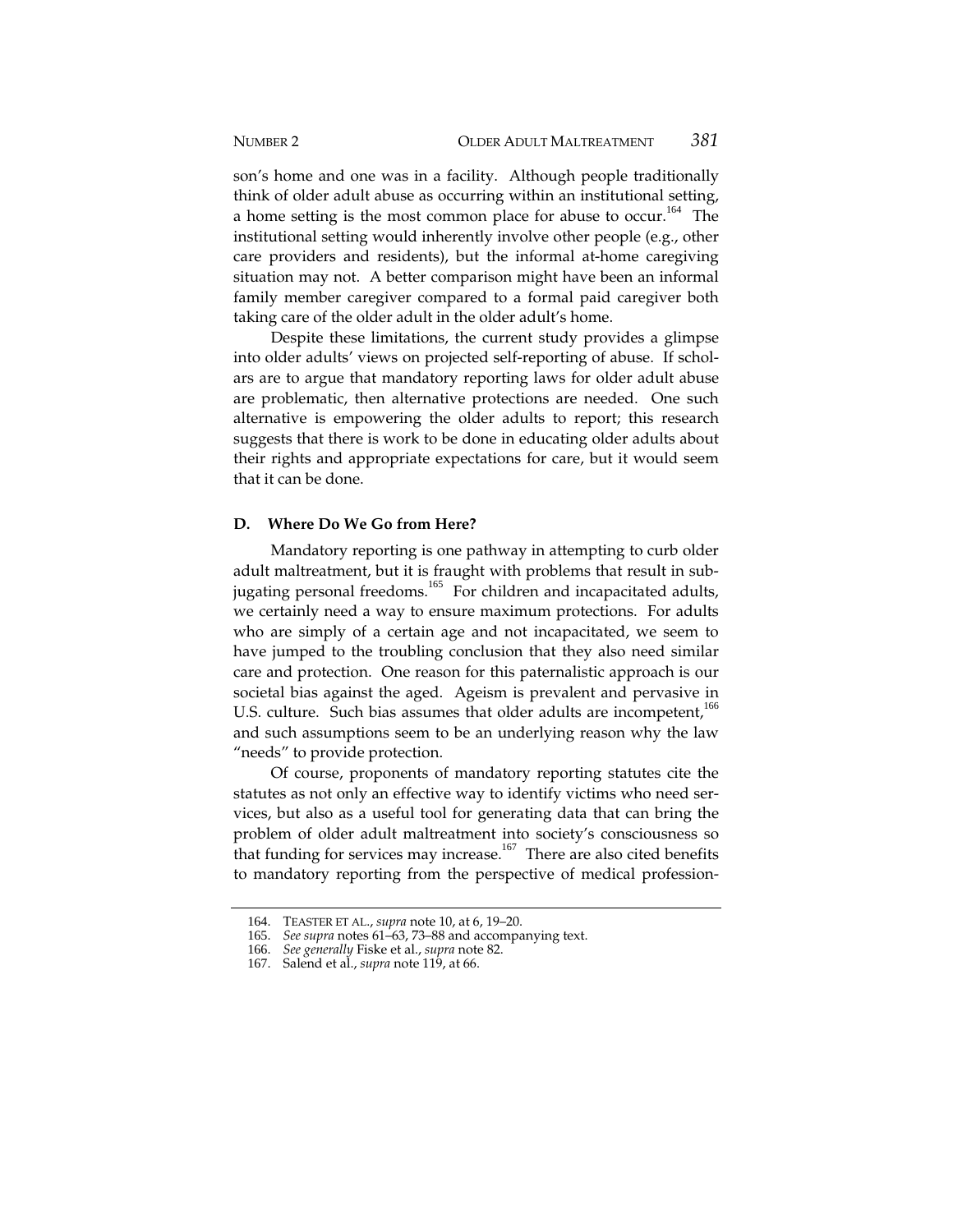als.<sup>168</sup> Often, because of ethical concerns for confidentiality, there is vacillation between whether to address the abuse or ignore it, but in states where reporting is mandatory medical professionals do not have to make the difficult ethical decision of whether or not to report.<sup>169</sup> Some empirical research also supports the contention that mandatory reporting statutes are beneficial. For example, a national study that examined domestic abuse in general suggested that states with mandatory reporting statutes are more likely to investigate cases.<sup>170</sup> These "benefits" of the mandatory reporting requirements are beneficial to others $171$ —service providers receive funding, ethical dilemmas are simplified for physicians, and investigators receive more business. The benefits to individual older adults<sup>172</sup> are not as readily apparent, especially considering the rights that are violated by mandatory reporting.<sup>173</sup>

#### **E. Conclusion**

Our society is rapidly aging, and we are faced with resulting crises from different directions. One fear is that our older adults will be maltreated. It is often said that a society can be measured by the way it treats its old and vulnerable. We believe we need to consider not only avoiding abuse at the hands of caregivers but also avoiding dehumanization at the hands of the law. Our study suggests that one such way may be to transmute the power of reporting abuse from others into the hands of older adults.

<sup>168</sup>. Macolini, *supra* note 80, at 355 (discussing arguments in favor of mandatory reporting in regard to professionals).

<sup>169</sup>. *Id.*

<sup>170</sup>. Gerald J. Jogerst et al., *Domestic Elder Abuse and the Law*, 93 AM. J. PUB. HEALTH 2131, 2135 (2003).

<sup>171</sup>. *See* Nina A. Kohn, *The Lawyer's Role in Fostering an Elder Rights Movement*, 37 WM. MITCHELL L. REV. 49, 58 (2011) (discussing how often people fighting for the rights of older adults also receive benefits themselves); Macolini, *supra* note 80, at 355.

<sup>172</sup>. *See* Kohn, *supra* note 171, at 58–59 (noting how the negative right that mandatory reporting affects causes the benefits of older adults and others to diverge).

<sup>173</sup>. *See* Kohn, s*upra* note 13, at 1055.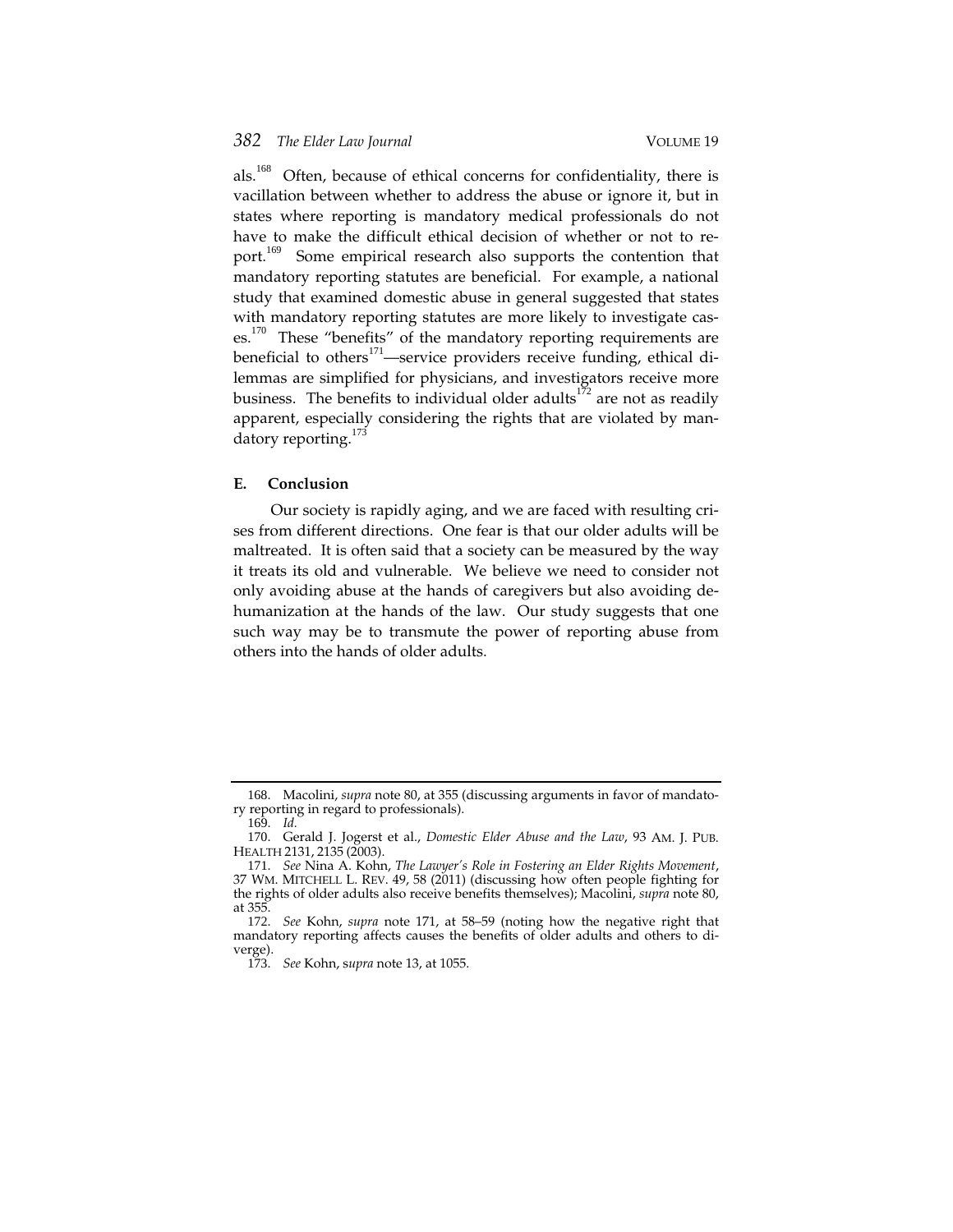## **APPENDIX: SCENARIOS AND QUESTIONS**

#### **Formal/** *[Informal]* **Conditions:**

Imagine you are an elderly person who lives in an assisted living facility *[who lives with your adult child]*. You have had a few problems with your physical health and recently had hip surgery. You underwent physical therapy and have recovered quite well. You do not have any noticeable mental health problems, though you are sometimes forgetful.

I would like for you to imagine yourself in this scenario. Please think about the following experiences that could happen while at an assisted living facility *[living with your adult child]* and answer the questions that follow each scenario.<sup>174</sup>

Scenario 1: A caregiver who works at the facility *[Your adult child]* deprived you of food, water, clean clothing, and bedding.<sup>175</sup>

Scenario 2: A caregiver who works at the facility *[Your adult child]* forgot to give you food, water, clean clothing, and bedding.<sup>176</sup>

Scenario 3: A caregiver who works at the facility *[Your adult child]* shoved you when you would not go into your room, resulting in physical pain. $177$ 

Scenario 4: A caregiver who works at the facility *[Your adult child]* yelled at you saying "you are always cranky," which made you feel humiliated and like a child.<sup>178</sup>

Scenario 5: A caregiver who works at the facility *[Your adult child]* had you write a check by telling you it was to buy your grandchild a gift, but it was actually to benefit the caregiver.<sup>179</sup>

<sup>174</sup>. Participants were randomly assigned to either the formal condition or the informal condition. They read six scenarios concerning a formal caregiver or six scenarios concerning an informal caregiver.

<sup>175</sup>. Scenario 1 was the potential intentional neglect.

<sup>176</sup>. Scenario 2 was the potential unintentional neglect.

<sup>177</sup>. Scenario 3 was the potential physical abuse.

<sup>178</sup>. Scenario 4 was the potential emotional abuse.

<sup>179</sup>. Scenario 5 was the potential financial abuse.